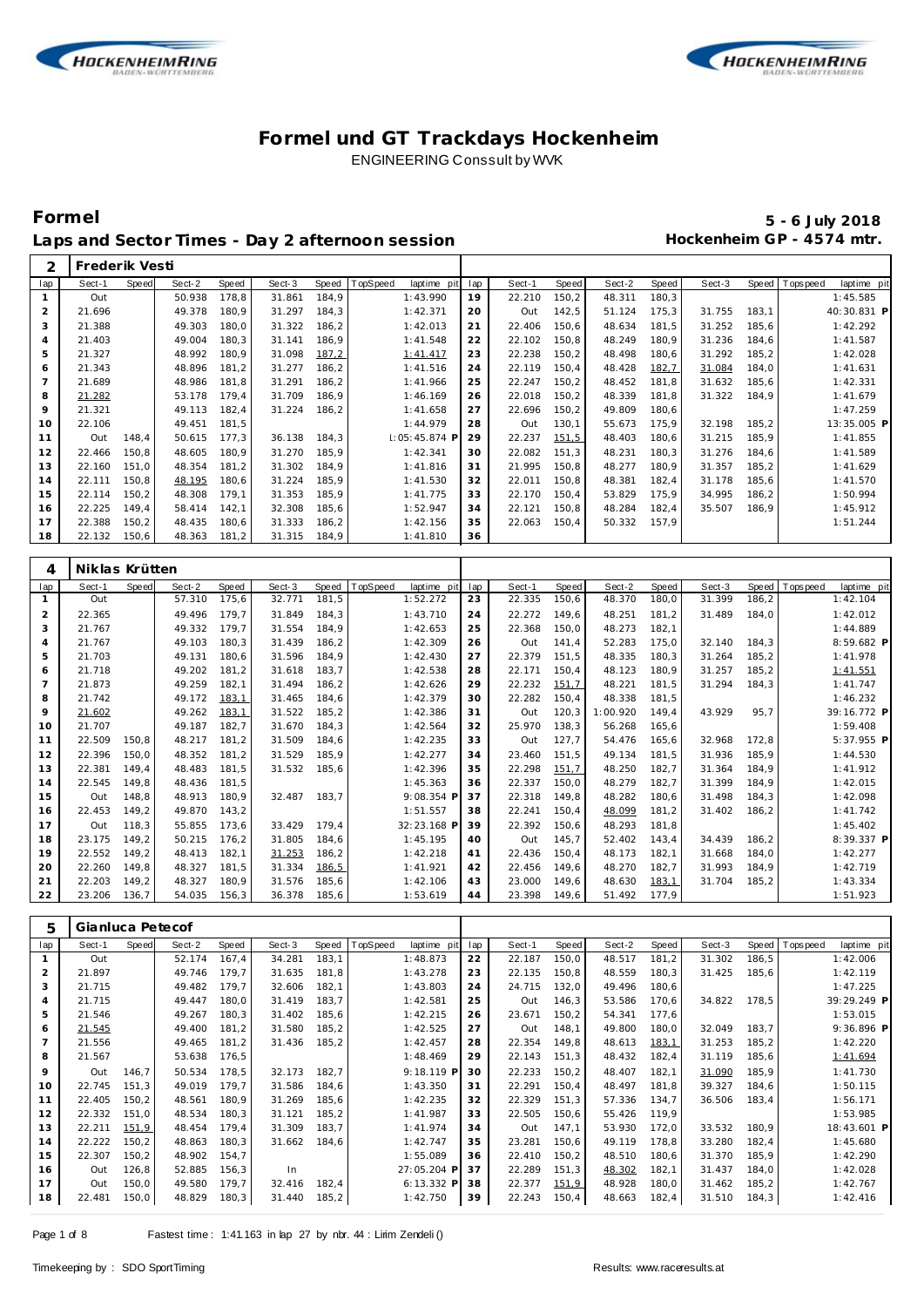



## **Formel 5 - 6 July 2018**

### Laps and Sector Times - Day 2 afternoon session **Hockenheim GP** - 4574 mtr.

| 19 <sup>1</sup> | 22.367 150,0 48.846 180,3 31.366 186,9 |                           |                           | $1:42.579$ 40 | 32.964 74.1 1:02.995 171.2 |                           | 36.448 | 184.0 | 2:12.407 |
|-----------------|----------------------------------------|---------------------------|---------------------------|---------------|----------------------------|---------------------------|--------|-------|----------|
|                 | 20 22.178 150.4                        | 48.436 180.9 31.341 184.3 |                           | $1:41.955$ 41 |                            | 22.336 150,6 48.626 182,7 |        |       | 1:47.695 |
|                 | 21 22.148 150,8                        |                           | 48.617 179.4 31.511 186.5 | $1:42.276$ 42 |                            |                           |        |       |          |

| 6   | do Cohen |       |        |       |        |         |                 |                 |         |        |       |        |       |        |         |                 |             |
|-----|----------|-------|--------|-------|--------|---------|-----------------|-----------------|---------|--------|-------|--------|-------|--------|---------|-----------------|-------------|
| lap | Sect-1   | Speed | Sect-2 | Speed | Sect-3 | Speed T | <b>TopSpeed</b> | laptime pit lap |         | Sect-1 | Speed | Sect-2 | Speed | Sect-3 |         | Speed Tops peed | laptime pit |
|     | Out      |       | 56.736 | 163.1 | 34.318 | 176.2   |                 | 1:55.462        | 8       | 21.824 |       | 49.549 | 182,1 | 31.678 | 185.2   |                 | 1:43.051    |
|     | 22.519   |       | 50.330 | 177.3 | 31.905 | 184.6   |                 | 1:44.754        | $\circ$ | 21.908 |       | 50.164 | 180.9 | 31.599 | 185.2   |                 | 1:43.671    |
|     | 22.089   |       | 49.975 | 178.8 | 32.053 | 185.9   |                 | 1:44.117        | 1 O     | 21.882 |       | 49.917 | 180.6 | 31.755 | 182.7   |                 | 1:43.554    |
|     | 21.858   |       | 49.727 | 178.2 | 31.918 | 184.6   |                 | 1:43.503        |         | 22.710 | 150,6 | 48.929 | 179.4 | 31.778 | 184.3   |                 | 1:43.417    |
|     | 21.798   |       | 49.828 | 179.7 | 31.756 | 186, 2  |                 | 1:43.382        | 12      | 22.676 | 144.0 | 49.013 | 180.0 | 31.639 | 185.6   |                 | 1:43.328    |
| 6   | 21.866   |       | 49.614 | 179.4 | 31.746 | 183.1   |                 | 1:43.226        | 13      | 22.666 | 149.0 | 49.012 | 180.6 |        |         |                 | 1:52.120    |
|     | 22.018   |       | 49.755 | 180.6 | 31.732 | 185.6   |                 | 1:43.505        | 14      | Out    | 138,1 | 56.602 | 175.9 | 36.127 | 179.1 I |                 | 10:53.500 P |

| 9   |        |       | Sebastian Freymuth |       |        |       |                         |     |        |       |        |       |        |       |            |             |
|-----|--------|-------|--------------------|-------|--------|-------|-------------------------|-----|--------|-------|--------|-------|--------|-------|------------|-------------|
| lap | Sect-1 | Speed | Sect-2             | Speed | Sect-3 | Speed | TopSpeed<br>laptime pit | lap | Sect-1 | Speed | Sect-2 | Speed | Sect-3 | Speed | Tops pee d | laptime pit |
|     | Out    | 140,1 | 53.227             | 168,5 | 33.942 | 180,0 | 1:51.898                | 22  | 23.843 | 151.9 | 50.471 | 175,3 | 33.504 | 178,8 |            | 1:47.818    |
| 2   | 23.883 | 151,3 | 49.870             | 178,8 | 33.016 | 180,9 | 1:46.769                | 23  | 23.718 | 151.9 | 49.805 | 175,0 | 32.856 | 180,9 |            | 1:46.379    |
| 3   | 23.524 | 151.7 | 50.185             | 177.6 | 32.398 | 183,1 | 1:46.107                | 24  | 23.525 | 153.0 | 49.843 | 177,6 | 32.621 | 180,6 |            | 1:45.989    |
| 4   | 23.492 | 150,8 | 49.790             | 178,8 | 32.344 | 181,5 | 1:45.626                | 25  | 23.700 | 151.7 | 49.425 | 176,2 | 32.827 | 180,6 |            | 1:45.952    |
| 5   | 24.052 | 150,0 | 50.055             | 177,9 | 32.900 | 181,5 | 1:47.007                | 26  | 23.633 | 152.8 | 49.501 | 177,0 | 32.546 | 179,7 |            | 1:45.680    |
| 6   | 23.551 | 151.7 | 49.769             | 178,5 | 32.767 | 180,0 | 1:46.087                | 27  | 23.822 | 152,3 | 49.649 | 178,2 | 32.625 | 181,5 |            | 1:46.096    |
|     | 23.296 | 151,3 | 49.910             | 179,1 | 32.334 | 181,8 | 1:45.540                | 28  | 23.655 | 151,3 | 49.527 | 176,2 | 32.490 | 182,7 |            | 1:45.672    |
| 8   | 23.071 | 151.3 | 49.548             | 180,3 | 36.903 | 126,0 | 1:49.522                | 29  | 23.604 | 151,3 | 49.600 | 178,5 | 32.709 | 180.6 |            | 1:45.913    |
| 9   | 45.327 | 144.4 | 56.105             | 173,6 |        |       | 2:23.164                | 30  | 23.805 | 151,9 | 49.401 | 173,1 |        |       |            | 1:48.800    |
| 10  | Out    | 146.9 | 51.440             | 173.6 | 33.930 | 182.1 | 31:09.137 F             | 31  | Out    | 147,9 | 50.347 | 176.8 | 33.085 | 180,0 |            | 3:31.283 P  |
| 11  | 23.807 | 152,5 | 49.561             | 176,2 | 32.626 | 183,1 | 1:45.994                | 32  | 24.053 | 151.0 | 50.831 | 174,5 | 33.841 | 180,3 |            | 1:48.725    |
| 12  | 23.597 | 151,9 | 49.719             | 179.7 | 32.654 | 183,1 | 1:45.970                | 33  | 23.867 | 151.9 | 50.175 | 176,8 | 33.061 | 181,5 |            | 1:47.103    |
| 13  | 23.463 | 152,3 | 49.699             | 180,0 | 32.549 | 183,4 | 1:45.711                | 34  | 23.982 | 151.5 | 50.369 | 177,0 | 32.890 | 182,4 |            | 1:47.241    |
| 14  | 23.613 | 150,6 | 49.718             | 176.5 | 32.468 | 182,7 | 1:45.799                | 35  | 23.875 | 151.5 | 50.745 | 175,6 |        |       |            | 1:51.209    |
| 15  | 23.252 | 152,5 | 49.357             | 179,4 | 32.574 | 183,4 | 1:45.183                | 36  | Out    | 149.6 | 52.843 | 176,5 | 33.575 | 178,8 |            | 33:13.282 P |
| 16  | 23.230 | 152,5 | 49.187             | 178,2 | 32.583 | 182,7 | 1:45.000                | 37  | 25.291 | 138,5 | 51.282 | 177,6 | 45.384 | 176,5 |            | 2:01.957    |
| 17  | 23.411 | 153,4 | 49.104             | 178,5 | 32.571 | 180,9 | 1:45.086                | 38  | 28.108 | 91,2  | 52.497 | 177,3 | 37.497 | 179.7 |            | 1:58.102    |
| 18  | 23.285 | 152,5 | 49.405             | 181,5 | 34.031 | 180,9 | 1:46.721                | 39  | 23.863 | 152,3 | 50.979 | 176,2 | 33.498 | 180,9 |            | 1:48.340    |
| 19  | 23.746 | 152,1 | 50.243             | 178,8 | 32.458 | 183,1 | 1:46.447                | 40  | 24.203 | 149,6 | 50.516 | 177,3 | 33.777 | 178,8 |            | 1:48.496    |
| 20  | 23.371 | 152,5 | 50.997             | 168,8 |        |       | 1:50.030                | 41  | 24.184 | 149,4 | 50.488 | 178,5 | 33.408 | 180,3 |            | 1:48.080    |
| 21  | Out    | 143,0 | 50.705             | 175,6 | 33.141 | 180.0 | 22:56.797 P             | 42  | 24.218 | 150.8 | 50.607 | 178,8 |        |       |            | 1:54.001    |

| 10             |        |       | Konsta Lappalainen |       |        |       |          |              |     |        |       |          |        |        |       |            |             |
|----------------|--------|-------|--------------------|-------|--------|-------|----------|--------------|-----|--------|-------|----------|--------|--------|-------|------------|-------------|
| lap            | Sect-1 | Speed | Sect-2             | Speed | Sect-3 | Speed | TopSpeed | laptime pit  | lap | Sect-1 | Speed | Sect-2   | Speed  | Sect-3 | Speed | T ops peed | laptime pit |
|                | Out    |       | 56.113             | 169.8 | 34.058 | 173,6 |          | 1:54.998     | 26  | 22.866 | 152,1 | 48.839   | 178,5  | 32.031 | 183.1 |            | 1:43.736    |
| 2              | 24.152 |       | 50.571             | 178.5 | 31.928 | 184,6 |          | 1:46.651     | 27  | 22.896 | 150,4 | 48.753   | 178,8  | 31.711 | 184,0 |            | 1:43.360    |
| 3              | 21.895 |       | 49.639             | 179.4 | 31.901 | 185.9 |          | 1:43.435     | 28  | 22.522 | 150.4 | 48.857   | 176.8  | 31.835 | 184.6 |            | 1:43.214    |
| 4              | 21.687 |       | 49.490             | 179.7 | 31.862 | 185,6 |          | 1:43.039     | 29  | 22.522 | 150,0 | 48.801   | 179,4  | 31.652 | 184,6 |            | 1:42.975    |
| 5              | 21.766 |       | 49.775             | 177.9 | 31.982 | 184,3 |          | 1:43.523     | 30  | 22.605 | 151,7 | 51.621   | 169,5  |        |       |            | 1:50.715    |
| 6              | 21.875 |       | 50.139             | 180.3 | 32.117 | 184,9 |          | 1:44.131     | 31  | Out    | 137,1 | 53.142   | 171,4  | 32.371 | 181.8 |            | 29:21.257 P |
| $\overline{7}$ | 21.891 |       | 49.490             | 181.5 | 31.958 | 184,9 |          | 1:43.339     | 32  | 22.926 | 152,5 | 48.800   | 176,2  | 32.017 | 181,2 |            | 1:43.743    |
| 8              | 22.079 |       | 49.954             | 179.4 | 32.190 | 183,7 |          | 1:44.223     | 33  | 22.826 | 151,5 | 48.924   | 178.8  | 31.773 | 184.3 |            | 1:43.523    |
| 9              | 21.930 |       | 49.762             | 180.3 | 32.034 | 183,7 |          | 1:43.726     | 34  | 22.529 | 151,3 | 48.618   | 181,2  | 31.710 | 184,6 |            | 1:42.857    |
| 10             | 22.606 | 151.3 | 53.520             | 152,5 |        |       |          | 1:55.719     | 35  | 22.523 | 150,6 | 48.769   | 180,3  | 31.881 | 184,0 |            | 1:43.173    |
| 11             | Out    | 136.4 | 54.499             | 171.7 | 35.263 | 173.1 |          | $6:57.017$ P | 36  | 22.630 | 150.8 | 49.208   | 179.7  | 32.311 | 184,3 |            | 1:44.149    |
| 12             | 24.708 | 149.0 | 51.520             | 172.8 | 33.610 | 184,6 |          | 1:49.838     | 37  | 22.664 | 150.4 | 48.989   | 180,6  | 31.903 | 185,2 |            | 1:43.556    |
| 13             | 22.409 | 151.3 | 48.565             | 180.3 | 31.593 | 183,1 |          | 1:42.567     | 38  | 24.325 | 151,9 | 51.965   | 139,7  |        |       |            | 1:55.807    |
| 14             | 22.300 | 150.8 | 48.443             | 180.3 | 35.370 | 172,8 |          | 1:46.113     | 39  | Out    | 119.9 | 1:06.271 | 143,2  | 38.147 | 133.2 |            | 9:39.110 P  |
| 15             | 25.677 | 145.0 | 56.774             | 145,2 | 33.202 | 185,2 |          | 1:55.653     | 40  | 27.451 | 149.6 | 54.271   | 167,7  | 35.810 | 184,3 |            | 1:57.532    |
| 16             | 22.314 | 151,0 | 48.701             | 181,2 | 31.594 | 185,6 |          | 1:42.609     | 41  | 22.968 | 151,0 | 55.873   | 121,2  |        |       |            | 1:59.289    |
| 17             | 27.640 | 145.2 | 54.309             | 161.7 |        |       |          | 1:59.530     | 42  | Out    | 134.7 | 58.406   | 154.7  | 36.044 | 177.0 |            | 7:26.611 P  |
| 18             | Out    | 150,2 | 53.298             | 168.0 | 34.708 | 184,6 |          | 33:55.119 P  | 43  | 25.107 | 153,0 | 52.044   | 175,3  | 32.528 | 184,9 |            | 1:49.679    |
| 19             | 22.476 | 150.2 | 48.574             | 181.2 | 31.794 | 185,6 |          | 1:42.844     | 44  | 22.340 | 152,3 | 48.441   | 181,2  | 31.413 | 185.9 |            | 1:42.194    |
| 20             | 22.386 | 150.2 | 48.747             | 180.6 | 31.648 | 185,9 |          | 1:42.781     | 45  | 22.370 | 151,3 | 48.539   | 180,0  | 31.551 | 184,9 |            | 1:42.460    |
| 21             | 22.474 | 149.8 | 48.730             | 179.7 | 31.759 | 185,2 |          | 1:42.963     | 46  | 26.998 | 128,1 | 57.504   | 152,3  |        |       |            | 2:00.815    |
| 22             | 22.639 | 149.8 | 48.817             | 179.1 | 31.933 | 184,6 |          | 1:43.389     | 47  | Out    | 151.0 | 51.624   | 172,2  | 34.105 | 185,2 |            | 7:50.818 P  |
| 23             | 22.582 | 149.8 | 48.750             | 179.1 | 31.788 | 184,0 |          | 1:43.120     | 48  | 22.437 | 152,1 | 48.689   | 183,1  | 31.397 | 186,5 |            | 1:42.523    |
| 24             | 22.564 | 150.0 | 48.914             | 179.1 |        |       |          | 1:44.632     | 49  | 22.358 | 151,3 | 48.817   | 181,5  | 31.635 | 184,9 |            | 1:42.810    |
| 25             | Out    | 151.9 | 50.233             | 175.0 | 32.176 | 184.9 |          | 4:14.449 P   | 50  | 22.439 | 151.3 | 58.628   | 155, 2 |        |       |            | 1:58.702    |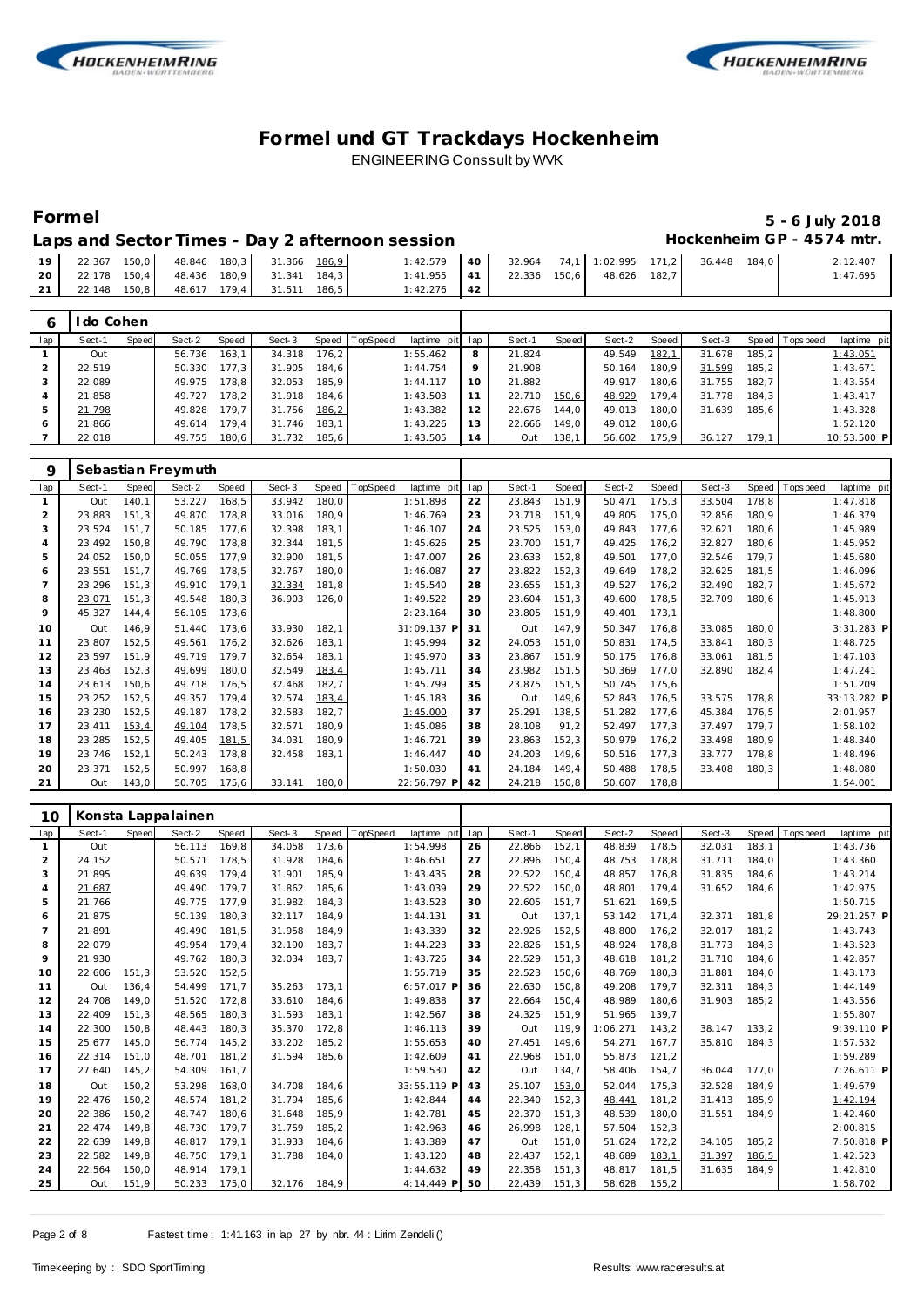



### **Formel 5 - 6 July 2018** Laps and Sector Times - Day 2 afternoon session **Hockenheim GP** - 4574 mtr.

| 12             |                  |       | Federico Malvestiti |       |        |              |          |             |     |        |       |          |       |        |       |                           |
|----------------|------------------|-------|---------------------|-------|--------|--------------|----------|-------------|-----|--------|-------|----------|-------|--------|-------|---------------------------|
| lap            | Sect-1           | Speed | Sect-2              | Speed | Sect-3 | <b>Speed</b> | TopSpeed | laptime pit | lap | Sect-1 | Speed | Sect-2   | Speed | Sect-3 | Speed | laptime pit<br>T ops peed |
| $\mathbf{1}$   | Out              |       | 1:03.969            | 162,2 | 34.946 | 175,6        |          | 2:02.561    | 21  | 22.412 | 150,8 | 48.467   | 182,4 | 31.792 | 184.9 | 1:42.671                  |
| $\overline{2}$ | 24.258           |       | 52.460              | 176,5 | 31.831 | 185,6        |          | 1:48.549    | 22  | 22.424 | 151,5 | 48.210   | 181,8 | 31.595 | 184,3 | 1:42.229                  |
| 3              | 21.734           |       | 49.243              | 179,1 | 31.600 | 184,0        |          | 1:42.577    | 23  | 22.366 | 151,3 | 48.094   | 181,8 | 31.453 | 185,2 | 1:41.913                  |
| $\overline{4}$ | 21.911           |       | 49.178              | 180.9 | 31.774 | 185,9        |          | 1:42.863    | 24  | 22.596 | 152,3 | 48.272   | 180,3 |        |       | 1:47.285                  |
| 5              | 21.677           |       | 49.141              | 181,5 | 31.517 | 185,2        |          | 1:42.335    | 25  | Out    | 133,3 | 1:02.040 | 137,6 | 37.002 | 149,8 | 41:01.842 P               |
| 6              | 21.837           |       | 49.334              | 181,5 | 31.678 | 184,9        |          | 1:42.849    | 26  | 27.446 | 149,4 | 51.473   | 172,8 | 33.137 | 184,9 | 1:52.056                  |
| $\overline{7}$ | 21.884           |       | 49.170              | 183,7 | 31.359 | 186,2        |          | 1:42.413    | 27  | 22.507 | 152,1 | 48.511   | 182,7 | 31.520 | 184,6 | 1:42.538                  |
| 8              | 22.315           |       | 53.693              | 176,2 | 32.501 | 185,2        |          | 1:48.509    | 28  | 22.224 | 151,9 | 48.195   | 182,7 | 31.135 | 186,2 | 1:41.554                  |
| 9              | 21.631           |       | 50.385              | 181,2 |        |              |          | 1:47.014    | 29  | 23.150 | 130,9 | 52.510   | 166,7 | 32.154 | 186,2 | 1:47.814                  |
| 10             | Out              | 146,9 | 52.557              | 176,2 | 33.676 | 180,3        |          | 42:28.263 P | 30  | 22.215 | 150,6 | 48.542   | 182,4 | 31.460 | 185,6 | 1:42.217                  |
| 11             | 23.398           | 150,8 | 56.508              | 133,2 |        |              |          | 1:59.905    | 31  | 22.368 | 151,0 | 48.169   | 182,4 | 31.421 | 184,9 | 1:41.958                  |
| 12             | Out              | 151,0 | 50.312              | 180,0 | 31.939 | 184,0        |          | 5:58.746 P  | 32  | 22.350 | 152,5 | 55.066   | 160,7 | 31.870 | 185,6 | 1:49.286                  |
| 13             | 22.531           | 150,0 | 48.457              | 180,9 | 31.354 | 187,2        |          | 1:42.342    | 33  | 44.839 | 128,9 | 51.804   | 175,9 |        |       | 2:12.327                  |
| 14             | 22.617           | 150,0 | 48.470              | 182,1 | 31.514 | 185,9        |          | 1:42.601    | 34  | Out    | 129,2 | 59.548   | 168,5 | 36.213 | 150,0 | 21:30.599 P               |
| 15             | 22.620           | 151,7 | 48.671              | 181,2 | 31.578 | 184,6        |          | 1:42.869    | 35  | 26.936 | 149.0 | 54.577   | 144,2 | 33.171 | 184,6 | 1:54.684                  |
| 16             | 22.379           | 151,7 | 1:00.853            | 170,1 | 32.413 | 185,6        |          | 1:55.645    | 36  | 22.458 | 152,5 | 48.633   | 182,7 | 31.474 | 183,7 | 1:42.565                  |
| 17             | 22.531           | 152,1 | 48.351              | 181,2 | 31.588 | 184,3        |          | 1:42.470    | 37  | 22.408 | 152,8 | 48.549   | 183,1 | 31.377 | 186,2 | 1:42.334                  |
| 18             | 22.700           | 150,8 | 48.503              | 180,0 | 31.418 | 184,9        |          | 1:42.621    | 38  | 22.439 | 153,0 | 53.527   | 160,0 | 34.169 | 185,9 | 1:50.135                  |
| 19             | 22.428           | 151,5 | 48.218              | 181,2 | 31.585 | 183,7        |          | 1:42.231    | 39  | 22.482 | 152,3 | 48.516   | 183,4 | 31.319 | 185,6 | 1:42.317                  |
| 20             | 22.368           | 151,7 | 58.280              | 124,3 | 33.245 | 184,9        |          | 1:53.893    | 40  | 22.490 | 152,1 | 48.525   | 184,0 |        |       | 1:45.055                  |
|                |                  |       |                     |       |        |              |          |             |     |        |       |          |       |        |       |                           |
|                |                  |       |                     |       |        |              |          |             |     |        |       |          |       |        |       |                           |
| 21             | Charles Weerts   |       |                     |       |        |              |          |             |     |        |       |          |       |        |       |                           |
| lap            | Sect-1           | Speed | Sect-2              | Speed | Sect-3 | <b>Speed</b> | TopSpeed | laptime pit | lap | Sect-1 | Speed | Sect-2   | Speed | Sect-3 | Speed | T ops peed<br>laptime pit |
| $\mathbf{1}$   | Out              |       | 54.947              | 169,0 | 32.265 | 184,0        |          | 1:48.471    | 17  | Out    | 143,0 | 54.437   | 174,2 | 32.203 | 182,1 | 51:39.459 P               |
| $\overline{2}$ | 21.607           |       | 49.204              | 180,6 | 31.427 | 184,9        |          | 1:42.238    | 18  | 22.538 | 151,9 | 48.809   | 181,8 | 31.556 | 184,3 | 1:42.903                  |
| 3              | 21.423           |       | 49.052              | 180,3 | 31.534 | 184,9        |          | 1:42.009    | 19  | 22.272 | 152,3 | 48.474   | 182,1 | 31.365 | 185,6 | 1:42.111                  |
| $\overline{4}$ | 21.709           |       | 49.179              | 181,5 | 31.367 | 184,6        |          | 1:42.255    | 20  | 22.079 | 151,7 | 48.450   | 182,4 | 31.389 | 184,9 | 1:41.918                  |
| 5              | 21.484           |       | 49.214              | 182,4 | 31.413 | 184,6        |          | 1:42.111    | 21  | 22.351 | 151,0 | 48.250   | 181,5 | 31.492 | 184,0 | 1:42.093                  |
| 6              | 21.460           |       | 1:01.514            | 81,1  | 35.768 | 184,9        |          | 1:58.742    | 22  | 22.138 | 150,8 | 48.392   | 182,4 |        |       | 1:42.941                  |
| $\overline{7}$ | 21.575           |       | 50.421              | 182,4 |        |              |          | 1:44.711    | 23  | Out    | 147,1 | 54.734   | 174,2 | 32.071 | 182,7 | 23:57.140 P               |
| 8              | Out              | 148,1 | 52.983              | 173,4 | 32.036 | 183,4        |          | 51:53.572 P | 24  | 22.380 | 152,8 | 48.607   | 182,4 | 31.295 | 184,9 | 1:42.282                  |
| $\circ$        | 22.476           | 150,6 | 48.819              | 179,1 | 31.671 | 184,6        |          | 1:42.966    | 25  | 22.122 | 150,8 | 48.535   | 182,7 | 31.358 | 183,7 | 1:42.015                  |
| 10             | 22.374           | 149,8 | 48.684              | 180,0 | 31.871 | 183,7        |          | 1:42.929    | 26  | 22.085 | 151,0 | 48.563   | 181,8 | 31.428 | 184,6 | 1:42.076                  |
| 11             | 22.327           | 150,4 | 48.658              | 180,0 | 31.692 | 184,6        |          | 1:42.677    | 27  | 23.255 | 116,4 | 59.179   | 182,7 | 31.690 | 186,5 | 1:54.124                  |
| 12             | 22.368           | 151,0 | 48.690              | 179,7 | 31.639 | 183,1        |          | 1:42.697    | 28  | 22.194 | 150,6 | 48.785   | 180,6 | 31.297 | 184,9 | 1:42.276                  |
| 13             | 22.441           | 150,0 | 48.584              | 179,4 | 31.729 | 184,3        |          | 1:42.754    | 29  | 22.117 | 150,4 | 48.499   | 183,4 | 31.417 | 184,0 | 1:42.033                  |
| 14             | 22.309           | 150,0 | 48.734              | 177,3 | 31.777 | 183,4        |          | 1:42.820    | 30  | 22.167 | 150,4 | 48.701   | 182,7 | 31.442 | 185,2 | 1:42.310                  |
| 15             | 22.419           | 150,0 | 48.576              | 180,0 | 31.890 | 182,7        |          | 1:42.885    | 31  | 22.548 | 150,4 | 48.812   | 182,1 |        |       | 1:43.758                  |
| 16             | 22.420           | 150,6 | 48.766              | 180,9 |        |              |          | 1:44.209    | 32  |        |       |          |       |        |       |                           |
|                |                  |       |                     |       |        |              |          |             |     |        |       |          |       |        |       |                           |
| 22             | Lucas Alecco Roy |       |                     |       |        |              |          |             |     |        |       |          |       |        |       |                           |

| lap | Sect-1 | <b>Speed</b> | Sect-2 | Speed | Sect-3 | Speed   T | <b>TopSpeed</b> | laptime pit  | lap | Sect-1 | Speed | Sect-2 | Speed  | Sect-3 |       | Speed Tops peed | laptime pit     |
|-----|--------|--------------|--------|-------|--------|-----------|-----------------|--------------|-----|--------|-------|--------|--------|--------|-------|-----------------|-----------------|
|     | Out    | 149,8        | 53.028 | 173,6 |        |           |                 | 1:55.193     | 17  | 22.866 | 151,7 | 48.645 | 180,3  |        |       |                 | 1:44.840        |
|     | Out    | 147.7        | 49.336 | 180,6 | 31.907 | 185,6     |                 | $2:11.810$ P | 18  | Out    | 144.0 | 52.093 | 164,6  | 32.736 | 182,7 |                 | $1:00:54.314$ P |
| 3   | 22.476 | 148.8        | 48.625 | 182,4 |        |           |                 | 1:47.852     | 19  | 22.432 | 151.5 | 48.138 | 181,8  | 31.500 | 185,6 |                 | 1:42.070        |
|     | Out    | 150,0        | 48.906 | 181,5 | 31.968 | 185.2     |                 | 2:14.402 P   | 20  | 22.154 | 151.7 | 48.919 | 180,3  | 31.431 | 184.6 |                 | 1:42.504        |
| 5   | 22.677 | 152,1        | 48.697 | 181,2 |        |           |                 | 1:57.566     | 21  | 22.104 | 150,4 | 48.638 | 180,9  | 31.316 | 185,2 |                 | 1:42.058        |
| 6   | Out    | 149.8        | 51.243 | 178.8 | 32.028 | 184,3     |                 | $2:16.245$ P | 22  | 22.269 | 151.7 | 48.306 | 180,6  | 31.632 | 184,3 |                 | 1:42.207        |
|     | 22.531 | 152.3        | 48.491 | 180.9 |        |           |                 | 1:46.804     | 23  | 22.305 | 150.6 | 48.457 | 180,6  | 31.433 | 184.0 |                 | 1:42.195        |
| 8   | Out    | 143,0        | 50.610 | 176,2 | 32.255 | 179.7     |                 | 41:39.170 P  | 24  | 22.489 | 151.5 | 48.365 | 181,5  |        |       |                 | 1:44.545        |
| 9   | 22.694 | 152,3        | 48.462 | 180,0 | 31.560 | 185,6     |                 | 1:42.716     | 25  | Out    | 134,7 | 50.070 | 180,6  | 32.134 | 183,1 |                 | $3:34.355$ P    |
| 10  | 22.189 | 150.4        | 48.444 | 180.3 | 31.454 | 184.9     |                 | 1:42.087     | 26  | 22.429 | 152,8 | 48.648 | 182.7  | 32.084 | 185,2 |                 | 1:43.161        |
| 11  | 22.335 | 150,2        | 48.356 | 181.5 | 31.525 | 183,4     |                 | 1:42.216     | 27  | 22.323 | 152,8 | 48.317 | 182,4  | 31.311 | 184,6 |                 | 1:41.951        |
| 12  | 22.158 | 152,8        | 48.418 | 183,1 | 31.335 | 184,3     |                 | 1:41.911     | 28  | 22.232 | 151,3 | 48.310 | 183,1  | 32.154 | 184,3 |                 | 1:42.696        |
| 13  | 22.283 | 151,3        | 48.406 | 181.5 | 31.488 | 183,7     |                 | 1:42.177     | 29  | 22.194 | 151.9 | 48.292 | 184, 3 | 31.429 | 183,7 |                 | 1:41.915        |
| 14  | 22.226 | 151,9        | 48.162 | 181,5 | 31.464 | 184,0     |                 | 1:41.852     | 30  | 22.248 | 151.3 | 48.387 | 182,1  | 32.118 | 181,5 |                 | 1:42.753        |
| 15  | 22.171 | 151.9        | 48.255 | 180,3 | 31.630 | 184,9     |                 | 1:42.056     | 31  | 22.520 | 150.8 | 48.679 | 182.7  |        |       |                 | 1:46.680        |
| 16  | 22.286 | 151,0        | 48.291 | 180,9 | 31.446 | 182,1     |                 | 1:42.023     | 32  |        |       |        |        |        |       |                 |                 |

|     | 23 Joey Alders |       |        |              |              |                       |                 |                                |       |              |                           |                       |             |
|-----|----------------|-------|--------|--------------|--------------|-----------------------|-----------------|--------------------------------|-------|--------------|---------------------------|-----------------------|-------------|
| lap | Sect-1         | Speed | Sect-2 | Speed        |              | Sect-3 Speed TopSpeed | laptime pit lap | Sect-1                         | Speed | Sect-2 Speed |                           | Sect-3 Speed Topspeed | laptime pit |
|     | Out            |       |        | 51.625 177.6 | 32.194 182.7 |                       | $1:45.469$ 21   | 22.530 150,0                   |       | 48.846 179.4 | 31.814 183.7              |                       | 1:43.190    |
|     | 22.045         |       |        | 50.374 178,5 |              |                       |                 | $1:50.183$   22   22.527 151,3 |       |              | 48.811 180,0 31.766 183,4 |                       | 1:43.104    |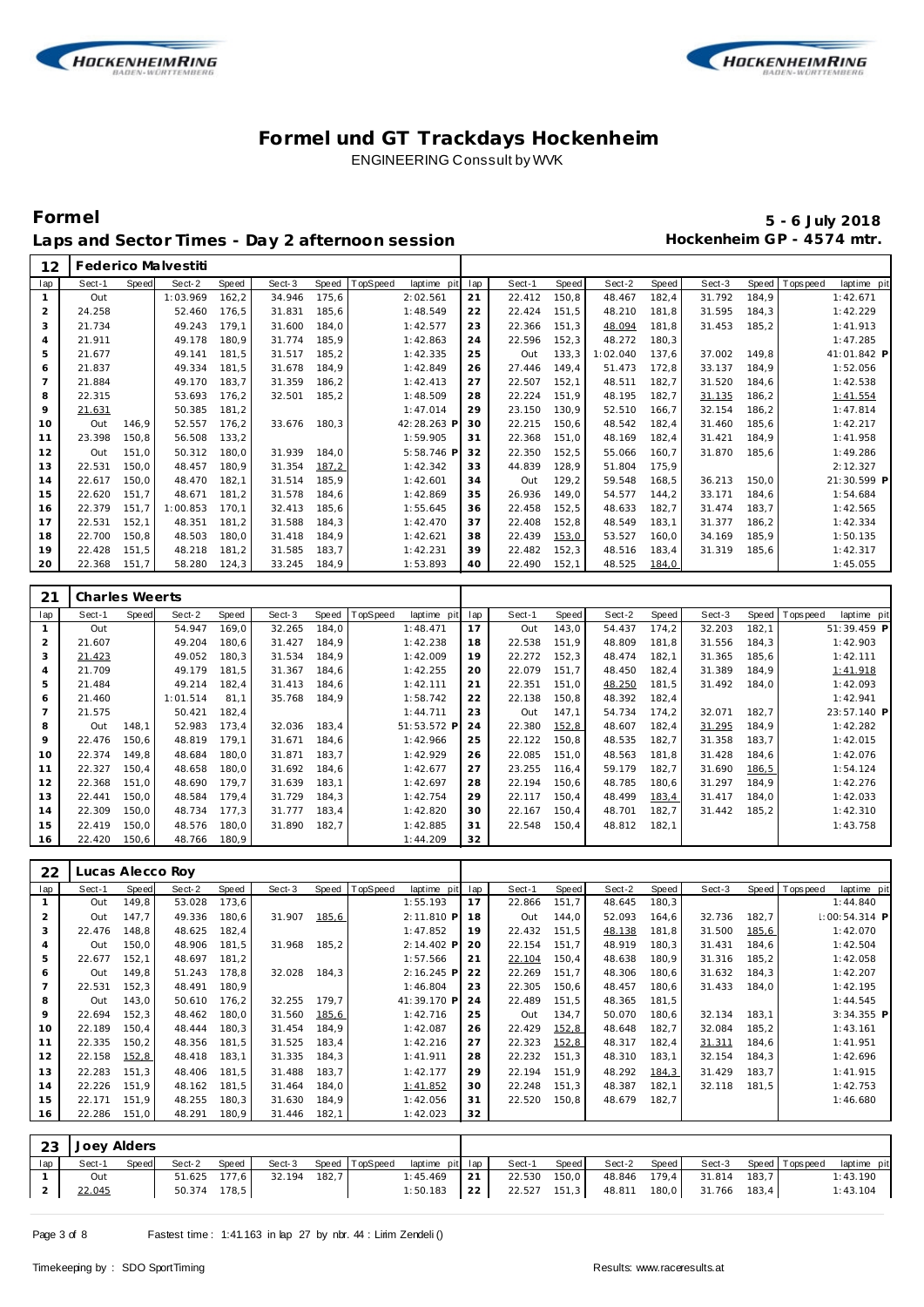



### **Formel 5 - 6 July 2018** Laps and Sector Times - Day 2 afternoon session **Example 2 and Sector Times - Day 2 afternoon** session

| 3  | Out    |       | 55.547 151,7 |       | In.    |       | $2:34.230$ P | 23 | 25.727 | 150,2 | 49.801 | 178.5 |        |       | 1:49.656    |
|----|--------|-------|--------------|-------|--------|-------|--------------|----|--------|-------|--------|-------|--------|-------|-------------|
| 4  | Out    | 149,6 | 53.055       | 173,9 | 32.621 | 183,1 | 15:00.623 P  | 24 | Out    | 146,7 | 50.254 | 178,2 | 31.953 | 184,0 | 13:19.466 P |
| 5  | 22.896 | 150,4 | 49.742       | 179,1 |        |       | 1:48.040     | 25 | 22.506 | 151,9 | 48.803 | 180,9 | 31.590 | 184,6 | 1:42.899    |
| 6  | Out    | 149,8 | 54.142       | 146,3 | In.    |       | 2:28.603 P   | 26 | 22.442 | 150,4 | 48.711 | 180,3 | 32.139 | 183,4 | 1:43.292    |
|    | Out    | 150,2 | 49.534       | 177.6 | 32.113 | 181,5 | 6:39.592 P   | 27 | 22.263 | 151,0 | 48.727 | 180,3 | 31.492 | 184,0 | 1:42.482    |
| 8  | 22.712 | 151,3 | 49.042       | 180,0 |        |       | 1:46.110     | 28 | 22.286 | 152,3 | 48.944 | 181,5 | 31.480 | 183,7 | 1:42.710    |
| 9  | Out    | 129,3 | 57.489       | 151,7 | In     |       | 2:43.319 P   | 29 | 22.346 | 151,3 | 48.787 | 181,5 | 31.647 | 184,6 | 1:42.780    |
| 10 | Out    | 146,9 | 50.936       | 172,5 | 35.359 | 182,7 | 32:01.508 P  | 30 | 22.330 | 151,5 | 53.188 | 136,0 |        |       | 1:52.826    |
| 11 | 23.036 | 150,4 | 49.068       | 178,5 |        |       | 1:48.069     | 31 | Out    | 148,8 | 54.849 | 134,5 | 33.172 | 184,3 | 13:00.358 P |
| 12 | Out    | 148,8 | 54.094       | 145,2 | In     |       | 2:28.042 P   | 32 | 22.555 | 151,7 | 48.730 | 180,6 | 31.499 | 184,9 | 1:42.784    |
| 13 | Out    | 150,6 | 50.183       | 156,7 | 33.416 | 182,4 | 5:51.154 P   | 33 | 22.162 | 152,3 | 48.701 | 181,2 | 31.355 | 185,2 | 1:42.218    |
| 14 | 22.743 | 151,5 | 49.012       | 177.9 |        |       | 1:48.473     | 34 | 22.193 | 152,3 | 48.383 | 181,5 | 31.560 | 184,0 | 1:42.136    |
| 15 | Out    | 151,0 | 52.578       | 121,8 | In     |       | 2:28.799 P   | 35 | 22.303 | 152,1 | 48.671 | 182,1 | 31.483 | 184,0 | 1:42.457    |
| 16 | Out    | 147.7 | 49.846       | 178.5 | 32.101 | 180,3 | 28:31.076 P  | 36 | 22.112 | 151.9 | 48.576 | 183,1 | 31.449 | 184,9 | 1:42.137    |
| 17 | 22.783 | 151,3 | 48.731       | 179.7 | 31.865 | 182,7 | 1:43.379     | 37 | 22.259 | 152,3 | 48.707 | 181,8 | 31.433 | 184,6 | 1:42.399    |
| 18 | 22.524 | 151,3 | 48.751       | 179,1 | 32.159 | 182,4 | 1:43.434     | 38 | 22.356 | 151,7 | 48.700 | 182,7 | 32.516 | 185,2 | 1:43.572    |
| 19 | 22.454 | 150,0 | 48.738       | 180,3 | 31.778 | 183,1 | 1:42.970     | 39 | 22.265 | 150,6 | 49.426 | 181.2 |        |       | 1:46.839    |
| 20 | 22.484 | 151,3 | 48.582       | 179,1 | 31.823 | 182,4 | 1:42.889     | 40 |        |       |        |       |        |       |             |

| 26  |        | Leon Kohler |        |       |        |       |                         |     |        |       |        |       |        |       |            |             |
|-----|--------|-------------|--------|-------|--------|-------|-------------------------|-----|--------|-------|--------|-------|--------|-------|------------|-------------|
| lap | Sect-1 | Speed       | Sect-2 | Speed | Sect-3 | Speed | TopSpeed<br>laptime pit | lap | Sect-1 | Speed | Sect-2 | Speed | Sect-3 | Speed | T ops peed | laptime pit |
|     | Out    |             | 52.484 | 175,6 | 32.936 | 183,4 | 1:47.953                | 21  | 22.399 | 151,0 | 48.390 | 180,0 | 31.550 | 184,6 |            | 1:42.339    |
| 2   | 22.140 |             | 49.598 | 181,2 | 31.641 | 184,0 | 1:43.379                | 22  | 22.884 | 150,0 | 48.465 | 180,3 |        |       |            | 1:52.142    |
| 3   | 21.731 |             | 49.532 | 181,8 | 31.547 | 184,9 | 1:42.810                | 23  | Out    | 147,3 | 50.728 | 177,6 | 32.246 | 184,0 |            | 39:02.845 P |
| 4   | 21.798 |             | 49.477 | 180,3 | 31.637 | 184,3 | 1:42.912                | 24  | 22.597 | 151,0 | 48.646 | 180,0 | 31.553 | 182,7 |            | 1:42.796    |
| 5   | 22.393 | 148,8       | 48.461 | 180,3 | 31.695 | 184,0 | 1:42.549                | 25  | 22.619 | 150,8 | 48.818 | 180,9 | 31.579 | 183,4 |            | 1:43.016    |
| 6   | 22.524 | 150,0       | 48.560 | 180,9 | 31.494 | 185,6 | 1:42.578                | 26  | 22.515 | 151,9 | 48.716 | 180,6 | 31.695 | 181.8 |            | 1:42.926    |
| 7   | 22.584 | 149,0       | 49.132 | 178,5 | 31.771 | 184,3 | 1:43.487                | 27  | 22.530 | 150,0 | 48.517 | 180,0 | 32.664 | 182,7 |            | 1:43.711    |
| 8   | 22.738 | 149,2       | 48.577 | 180,9 |        |       | 1:45.651                | 28  | 22.975 | 150,4 | 48.677 | 180,0 | 31.598 | 183,7 |            | 1:43.250    |
| 9   | Out    | 139,2       | 51.645 | 173,6 | 32.816 | 180,6 | 44:07.115 P             | 29  | 22.458 | 151,0 | 48.869 | 180,6 |        |       |            | 1:45.644    |
| 10  | 23.003 | 148,6       | 48.810 | 181,2 | 31.590 | 186,2 | 1:43.403                | 30  | Out    | 144,8 | 54.709 | 172,2 | 32.680 | 180,0 |            | 7:48.396 P  |
| 11  | 22.508 | 149,2       | 48.707 | 180,3 | 31.551 | 184,3 | 1:42.766                | 31  | 22.981 | 152,5 | 48.448 | 181,2 | 31.726 | 183,1 |            | 1:43.155    |
| 12  | 22.333 | 150,2       | 48.571 | 180,0 | 31.428 | 184,0 | 1:42.332                | 32  | 22.413 | 151,7 | 48.440 | 181,5 | 31.592 | 183,7 |            | 1:42.445    |
| 13  | 22.281 | 150,0       | 48.519 | 179,4 | 31.622 | 184,0 | 1:42.422                | 33  | 22.364 | 151,3 | 48.525 | 181,8 | 31.673 | 183,4 |            | 1:42.562    |
| 14  | 22.623 | 151,0       | 48.698 | 178,2 | 31.774 | 184,6 | 1:43.095                | 34  | 22.585 | 150,2 | 48.520 | 181,8 | 33.195 | 183,4 |            | 1:44.300    |
| 15  | 22.425 | 151,3       | 48.529 | 180,3 | 31.726 | 182,7 | 1:42.680                | 35  | 22.663 | 151,0 | 48.665 | 182,4 | 31.586 | 184,9 |            | 1:42.914    |
| 16  | 22.495 | 150,6       | 48.496 | 181,5 | 31.518 | 184,3 | 1:42.509                | 36  | 22.698 | 149,8 | 48.630 | 181,8 | 31.755 | 184,3 |            | 1:43.083    |
| 17  | 22.464 | 150,6       | 48.511 | 182,7 |        |       | 1:44.116                | 37  | 22.358 | 149,6 | 48.584 | 181,8 | 31.601 | 183,4 |            | 1:42.543    |
| 18  | Out    | 145,9       | 49.624 | 174,5 | 31.996 | 183,7 | 17:01.629 P             | 38  | 22.349 | 150,2 | 48.658 | 182,4 | 31.819 | 184,0 |            | 1:42.826    |
| 19  | 22.397 | 149.4       | 48.415 | 180,3 | 31.496 | 184,0 | 1:42.308                | 39  | 22.984 | 149,2 | 48.961 | 181,5 |        |       |            | 1:48.918    |
| 20  | 22.397 | 151.7       | 48.387 | 181,2 | 31.366 | 184,9 | 1:42.150                | 40  |        |       |        |       |        |       |            |             |

| 27             |        |       | David Schumacher |       |        |       |          |             |     |        |       |        |       |        |       |           |             |  |
|----------------|--------|-------|------------------|-------|--------|-------|----------|-------------|-----|--------|-------|--------|-------|--------|-------|-----------|-------------|--|
| lap            | Sect-1 | Speed | Sect-2           | Speed | Sect-3 | Speed | TopSpeed | laptime pit | lap | Sect-1 | Speed | Sect-2 | Speed | Sect-3 | Speed | Tops peed | laptime pit |  |
| $\mathbf{1}$   | Out    |       | 50.883           | 176.8 |        |       |          | 1:53.836    | 26  | 22.247 | 153.0 | 48.198 | 180,3 | 31.327 | 183.4 |           | 1:41.772    |  |
| 2              | Out    |       | 49.441           | 179.7 | 31.335 | 184.9 |          | 2:18.121 P  | 27  | 22.314 | 153,2 | 48.228 | 180,6 | 31.211 | 186,5 |           | 1:41.753    |  |
| 3              | 21.525 |       | 49.087           | 180.6 | 31.208 | 186.9 |          | 1:41.820    | 28  | 22.480 | 153,6 | 48.676 | 180,0 |        |       |           | 1:44.853    |  |
| $\overline{4}$ | 21.487 |       | 49.032           | 180.6 | 31.185 | 187,2 |          | 1:41.704    | 29  | Out    | 151,3 | 48.866 | 180,0 | 31.396 | 185.9 |           | 12:11.732 P |  |
| 5              | 21.541 |       | 49.474           | 180.6 | 31.296 | 187,5 |          | 1:42.311    | 30  | 22.317 | 151.5 | 48.466 | 180.9 | 31.518 | 184.9 |           | 1:42.301    |  |
| 6              | 21.797 |       | 48.918           | 181.5 | 32.635 | 182,1 |          | 1:43.350    | 31  | 22.346 | 152,1 | 48.332 | 179.4 | 31.484 | 185,6 |           | 1:42.162    |  |
| $\overline{7}$ | 21.869 |       | 49.182           | 182.1 | 31.414 | 186,2 |          | 1:42.465    | 32  | 22.312 | 153,2 | 48.277 | 182,1 | 31.552 | 183,4 |           | 1:42.141    |  |
| 8              | 21.550 |       | 49.237           | 181.8 | 31.378 | 185,2 |          | 1:42.165    | 33  | 22.361 | 152.8 | 48.164 | 181,2 | 31.669 | 184,3 |           | 1:42.194    |  |
| 9              | 21.633 |       | 49.259           | 183.4 | 31.286 | 186,5 |          | 1:42.178    | 34  | 22.448 | 151.9 | 48.549 | 181,2 |        |       |           | 1:43.437    |  |
| 10             | 22.299 | 152.5 | 48.810           | 180.9 | 31.373 | 185,2 |          | 1:42.482    | 35  | Out    | 150.4 | 49.235 | 180.6 | 31.598 | 181.2 |           | 10:27.435 P |  |
| 11             | 22.376 | 153.2 | 48.139           | 181.5 | 31.331 | 185,6 |          | 1:41.846    | 36  | 22.518 | 152.5 | 48.460 | 180,3 | 31.541 | 184,6 |           | 1:42.519    |  |
| 12             | 22.304 | 153,0 | 48.308           | 181,2 | 31.308 | 186,5 |          | 1:41.920    | 37  | 22.282 | 152,8 | 48.397 | 180,9 | 31.415 | 184,3 |           | 1:42.094    |  |
| 13             | 22.315 | 152,5 | 48.454           | 181.5 | 31.463 | 185,9 |          | 1:42.232    | 38  | 22.560 | 152,3 | 48.420 | 182,1 | 31.709 | 182,7 |           | 1:42.689    |  |
| 14             | 22.245 | 152.5 | 48.501           | 181.2 | 31.273 | 186.9 |          | 1:42.019    | 39  | 22.473 | 152.3 | 48.305 | 182.4 |        |       |           | 1:44.861    |  |
| 15             | 22.267 | 151.9 | 48.604           | 180.0 | 31.340 | 184.9 |          | 1:42.211    | 40  | Out    | 118.9 | 51.639 | 175.3 | 32.614 | 178.2 |           | 25:57.517 P |  |
| 16             | 22.448 | 151.9 | 48.347           | 180.6 | 31.512 | 184,9 |          | 1:42.307    | 41  | 22.732 | 153.6 | 49.350 | 180.0 | 31.351 | 185,9 |           | 1:43.433    |  |
| 17             | 22.387 | 152,1 | 48.246           | 180.9 | 31.414 | 184,3 |          | 1:42.047    | 42  | 22.141 | 153.6 | 48.481 | 180,0 | 31.375 | 184,9 |           | 1:41.997    |  |
| 18             | 22.486 | 152,8 | 48.473           | 179.1 | 31.443 | 185,2 |          | 1:42.402    | 43  | 22.152 | 152,8 | 48.329 | 181,2 | 31.135 | 185,9 |           | 1:41.616    |  |
| 19             | 22.410 | 153.0 | 48.281           | 182.1 | 31.704 | 182.7 |          | 1:42.395    | 44  | 22.152 | 151.9 | 53.723 | 162,4 | 39.264 | 186,5 |           | 1:55.139    |  |
| 20             | 22.428 | 152.5 | 48.744           | 180.9 |        |       |          | 1:46.070    | 45  | 22.288 | 153,6 | 48.374 | 180.3 |        |       |           | 1:44.146    |  |
| 21             | Out    | 148,1 | 49.499           | 175.6 | 32.051 | 185,2 |          | 43:43.270 P | 46  | Out    | 150,0 | 50.496 | 177,3 | 35.136 | 184,9 |           | 5:21.191 P  |  |
| 22             | 22.324 | 153,6 | 48.116           | 181,8 | 31.222 | 185,2 |          | 1:41.662    | 47  | 22.348 | 153,4 | 48.463 | 182,4 | 31.696 | 185,6 |           | 1:42.507    |  |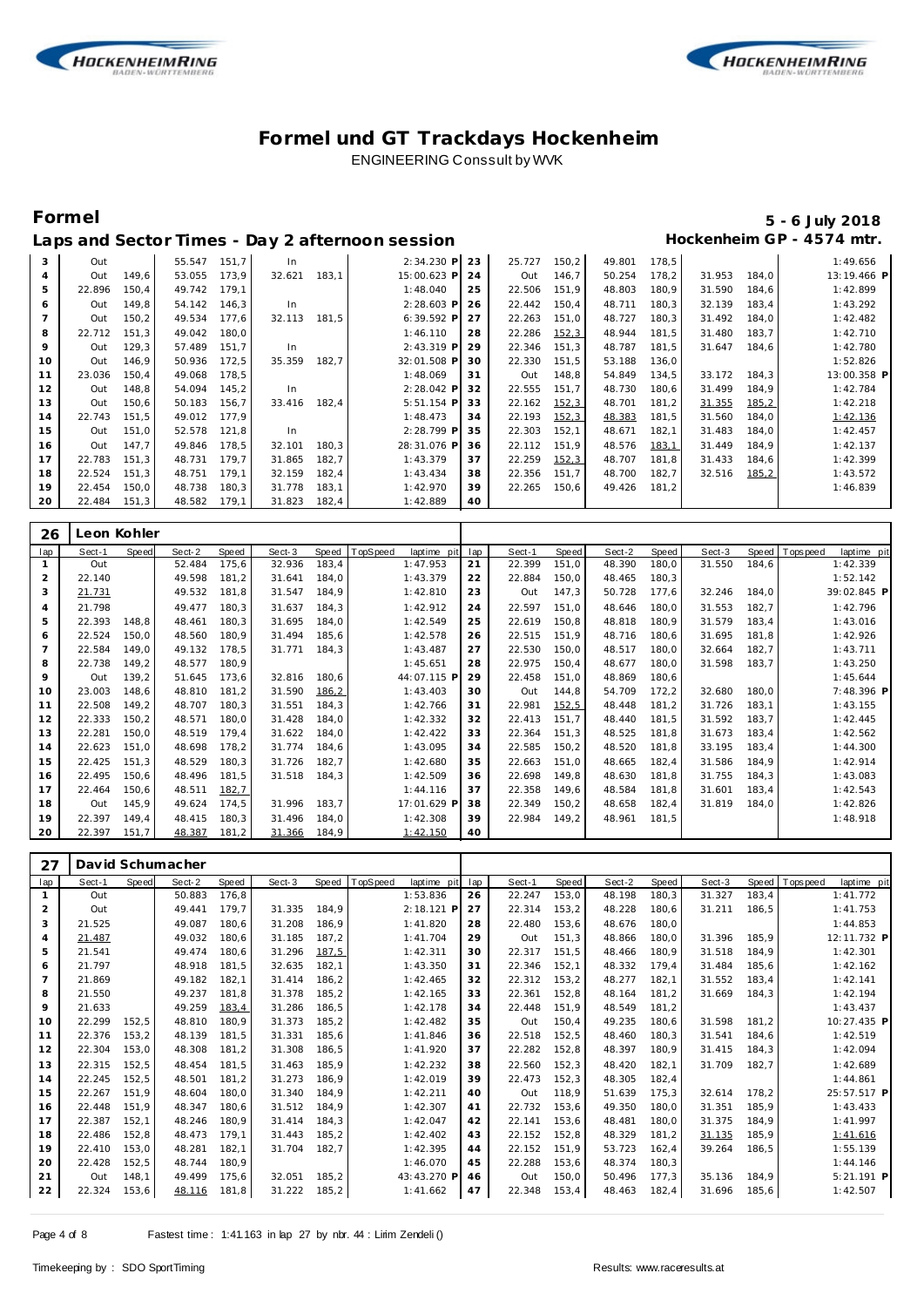



# **Formel 5 - 6 July 2018**

### Laps and Sector Times - Day 2 afternoon session **Hockenheim GP** - 4574 mtr.

|    | $\begin{bmatrix} 23 & 22.428 & 153.0 & 48.765 & 181.2 & 32.045 & 183.1 \end{bmatrix}$ |  |  | $1:43.238$ 48 22.243 153,6 48.345 183,4 31.296 |  |  |  | 186.9 | 1:41.884 |
|----|---------------------------------------------------------------------------------------|--|--|------------------------------------------------|--|--|--|-------|----------|
|    | 24   22.252 153,0   48.334 182,1   31.219 185,9                                       |  |  | 1:41.805 49 22.278 153,0 48.900 180,9          |  |  |  |       | 1:43.996 |
| 25 | 22.297 153.8 48.619 182,4 31.256 185.2                                                |  |  | $1:42.172$ 50                                  |  |  |  |       |          |

| 28             | Mick Wishofer |              |        |       |        |       |          |             |     |        |       |        |       |        |       |            |             |
|----------------|---------------|--------------|--------|-------|--------|-------|----------|-------------|-----|--------|-------|--------|-------|--------|-------|------------|-------------|
| lap            | Sect-1        | <b>Speed</b> | Sect-2 | Speed | Sect-3 | Speed | TopSpeed | laptime pit | lap | Sect-1 | Speed | Sect-2 | Speed | Sect-3 | Speed | T ops peed | laptime pit |
| $\mathbf{1}$   | Out           |              | 52.503 | 174,8 |        |       |          | 1:50.291    | 29  | Out    | 147,9 | 49.178 | 178,8 | In     |       |            | 13:00.190 P |
| 2              | Out           |              | 49.730 | 178,5 | 31.420 | 184,3 |          | 2:21.824 P  | 30  | Out    | 149,2 | 49.149 | 179.7 | 31.707 | 183.7 |            | 2:21.708 P  |
| 3              | 21.638        |              | 49.338 | 178,2 | 31.257 | 185,6 |          | 1:42.233    | 31  | 22.682 | 151,7 | 48.821 | 180,0 | 31.730 | 184.0 |            | 1:43.233    |
| 4              | 21.514        |              | 49.188 | 178,8 | 31.202 | 185,2 |          | 1:41.904    | 32  | 23.012 | 150,6 | 49.026 | 179.7 | 31.864 | 182,1 |            | 1:43.902    |
| 5              | 21.618        |              | 49.325 | 176,5 | 31.356 | 185,2 |          | 1:42.299    | 33  | 22.714 | 151,0 | 48.842 | 180,6 | 31.849 | 183,4 |            | 1:43.405    |
| 6              | 21.517        |              | 49.436 | 179.1 | 31.604 | 184,6 |          | 1:42.557    | 34  | 22.755 | 150,2 | 49.023 | 180,0 |        |       |            | 1:44.731    |
| $\overline{7}$ | 21.732        |              | 49.490 | 181,2 | 31.303 | 185,6 |          | 1:42.525    | 35  | Out    | 149,0 | 52.287 | 172,5 | 32.126 | 176.5 |            | 18:25.894 P |
| 8              | 21.650        |              | 49.590 | 182,1 | 31.277 | 185,2 |          | 1:42.517    | 36  | 22.914 | 152,1 | 49.818 | 180,6 | 31.390 | 184,3 |            | 1:44.122    |
| 9              | 21.555        |              | 49.442 | 179.7 | 31.423 | 184.9 |          | 1:42.420    | 37  | 22.487 | 152,5 | 48.603 | 181.8 | 31.210 | 184.6 |            | 1:42.300    |
| 10             | 21.664        |              | 49.399 | 182.1 | 31.368 | 183,7 |          | 1:42.431    | 38  | 22.311 | 151,9 | 48.708 | 181,8 | 31.304 | 184,3 |            | 1:42.323    |
| 11             | 22.349        | 151.3        | 48.490 | 179.7 | 31.476 | 183.4 |          | 1:42.315    | 39  | 22.366 | 151.9 | 48.550 | 181,5 | 31.158 | 185,2 |            | 1:42.074    |
| 12             | 22.518        | 149,8        | 48.555 | 180,3 | 31.445 | 185,6 |          | 1:42.518    | 40  | 22.272 | 152,3 | 48.643 | 181,5 | 31.223 | 185,2 |            | 1:42.138    |
| 13             | 22.386        | 151.5        | 48.555 | 180.9 | 31.533 | 185,6 |          | 1:42.474    | 41  | 22.411 | 148.6 | 54.969 | 165,6 | 36.142 | 184.3 |            | 1:53.522    |
| 14             | 22.374        | 151,3        | 48.712 | 180,6 | 31.555 | 184,0 |          | 1:42.641    | 42  | 22.430 | 151,9 | 48.706 | 181,8 | 31.230 | 184.9 |            | 1:42.366    |
| 15             | 22.397        | 150.4        | 48.673 | 180.6 | 31.543 | 183.7 |          | 1:42.613    | 43  | 22.408 | 152,5 | 48.921 | 180.0 |        |       |            | 1:45.541    |
| 16             | 22.513        | 150,0        | 48.812 | 180,3 | 31.647 | 184,6 |          | 1:42.972    | 44  | Out    | 148,6 | 50.597 | 166,7 | 31.923 | 179,4 |            | 11:01.600 P |
| 17             | 22.362        | 151.3        | 48.676 | 179.7 | 31.601 | 183.7 |          | 1:42.639    | 45  | 22.711 | 152.5 | 49.208 | 180.0 | 31.178 | 185,6 |            | 1:43.097    |
| 18             | 22.491        | 152,1        | 48.756 | 180,3 | 31.635 | 183,7 |          | 1:42.882    | 46  | 22.268 | 152,8 | 48.492 | 180,9 | 31.018 | 184,9 |            | 1:41.778    |
| 19             | 22.890        | 150.8        | 49.062 | 181,5 | 32.015 | 182.7 |          | 1:43.967    | 47  | 22.207 | 151,5 | 48.721 | 180,6 | 30.923 | 185,6 |            | 1:41.851    |
| 20             | 22.471        | 150.6        | 49.088 | 179.4 |        |       |          | 1:46.349    | 48  | 24.726 | 146.7 | 53.238 | 175,0 | 34.332 | 185,2 |            | 1:52.296    |
| 21             | Out           | 148,6        | 51.616 | 175,3 | In     |       |          | 37:58.295 P | 49  | 22.205 | 152,3 | 48.433 | 180,0 | 31.077 | 185,6 |            | 1:41.715    |
| 22             | Out           | 147.7        | 49.298 | 179.4 | 31.645 | 184.6 |          | 2:21.272 P  | 50  | 22.123 | 152.1 | 48.433 | 180.0 | 31.080 | 185,6 |            | 1:41.636    |
| 23             | 22.500        | 149.8        | 48.918 | 178,5 | 34.316 | 184,6 |          | 1:45.734    | 51  | 22.290 | 151,7 | 49.010 | 178,8 |        |       |            | 1:44.457    |
| 24             | 22.476        | 150.8        | 48.819 | 179.4 | 31.652 | 184,3 |          | 1:42.947    | 52  | Out    | 98,9  | 56.251 | 177,3 | 32.457 | 185,2 |            | 5:37.028 P  |
| 25             | 22.582        | 151.3        | 48.802 | 180,3 | 31.637 | 182,7 |          | 1:43.021    | 53  | 22.214 | 153,0 | 48.350 | 183,1 | 31.291 | 185,6 |            | 1:41.855    |
| 26             | 22.504        | 151.5        | 48.800 | 181,5 | 31.757 | 184.0 |          | 1:43.061    | 54  | 22.038 | 152,8 | 49.293 | 180,3 | 31.237 | 184.9 |            | 1:42.568    |
| 27             | 22.524        | 150,4        | 48.797 | 179,1 | 31.817 | 184,0 |          | 1:43.138    | 55  | 22.124 | 152,3 | 48.569 | 183,4 |        |       |            | 1:43.196    |
| 28             | 22.465        | 151.7        | 48.718 | 180.9 |        |       |          | 1:44.011    | 56  |        |       |        |       |        |       |            |             |

| 30  |        | liam Lawson. |        |       |        |       |          |                   |     |        |       |        |       |        |       |          |              |
|-----|--------|--------------|--------|-------|--------|-------|----------|-------------------|-----|--------|-------|--------|-------|--------|-------|----------|--------------|
| lap | Sect-1 | Speed        | Sect-2 | Speed | Sect-3 | Speed | TopSpeed | laptime pit       | lap | Sect-1 | Speed | Sect-2 | Speed | Sect-3 | Speed | Topspeed | laptime pit  |
|     | Out    |              | 54.905 | 158,6 | 37.871 | 186,2 |          | 1:53.832          | 16  | 22.030 | 151.7 | 48.115 | 182,7 | 31.192 | 185,6 |          | 1:41.337     |
| 2   | 21.741 |              | 53.304 | 179.1 | 31.362 | 185,9 |          | 1:46.407          | 17  | 22.105 | 151.7 | 49.289 | 181.8 | 31.349 | 185,6 |          | 1:42.743     |
| 3   | 21.249 |              | 49.048 | 180.6 | 31.202 | 185.9 |          | 1:41.499          | 18  | 22.185 | 151.3 | 48.262 | 181.2 | 31.231 | 184.9 |          | 1:41.678     |
| 4   | 21.270 |              | 48.852 | 181.8 | 31.228 | 183,7 |          | 1:41.350          | 19  | 22.104 | 151,0 | 56.591 | 163,4 | 32.192 | 184,6 |          | 1:50.887     |
| 5   | 21.412 |              | 48.988 | 183.1 | 31.093 | 186,5 |          | 1:41.493          | 20  | 22.047 | 151,3 | 48.146 | 181,2 | 31.145 | 184,6 |          | 1:41.338     |
| 6   | 21.374 |              | 49.033 | 183.1 | 31.224 | 184,6 |          | 1:41.631          | 21  | 22.577 | 150,2 | 49.127 | 180.9 |        |       |          | 1:44.676     |
|     | 21.424 |              | 49.090 | 183,4 | 31.221 | 186,2 |          | 1:41.735          | 22  | Out    | 140,6 | 52.661 | 168,2 | 32.013 | 184,9 |          | $6:58.309$ P |
| 8   | 21.362 |              | 48.995 | 182,7 | 31.295 | 185,9 |          | 1:41.652          | 23  | 22.414 | 152,5 | 48.305 | 181,8 | 31.283 | 186,2 |          | 1:42.002     |
| 9   | 22.116 | 151,0        | 48.037 | 181,2 | 31.341 | 185,2 |          | 1:41.494          | 24  | 22.126 | 152,8 | 48.282 | 181,5 | 31.249 | 184,6 |          | 1:41.657     |
| 10  | 22.214 | 151.5        | 48.492 | 181.8 |        |       |          | 1:46.376          | 25  | 22.155 | 151.7 | 48.337 | 182,4 | 31.194 | 185,6 |          | 1:41.686     |
| 11  | Out    | 147.3        | 54.702 | 176,5 | 34.568 | 167.4 |          | $\pm 12:56.539$ P | 26  | 22.025 | 152,1 | 48.481 | 182,7 | 33.642 | 184,9 |          | 1:44.148     |
| 12  | 26.385 | 116.9        | 56.777 | 121,8 |        |       |          | 2:10.004          | 27  | 22.118 | 151,7 | 48.275 | 182,4 | 31.222 | 186,2 |          | 1:41.615     |
| 13  | Out    | 149,6        | 52.071 | 180,6 | In.    |       |          | 26:36.852 P       | 28  | 23.837 | 116,0 | 56.732 | 136,9 | 34.280 | 187,2 |          | 1:54.849     |
| 14  | Out    | 147,5        | 55.485 | 166,2 | 35.515 | 176,5 |          | 20:43.324 P       | 29  | 24.975 | 144.0 | 49.932 | 182.7 |        |       |          | 1:49.479     |
| 15  | 22.986 | 151.0        | 57.728 | 182.1 | 31.434 | 187,2 |          | 1:52.148          | 30  |        |       |        |       |        |       |          |              |

| 33             | Jack Doohan |       |        |       |        |       |                |             |     |           |       |        |       |        |       |                |             |
|----------------|-------------|-------|--------|-------|--------|-------|----------------|-------------|-----|-----------|-------|--------|-------|--------|-------|----------------|-------------|
| lap            | Sect-1      | Speed | Sect-2 | Speed | Sect-3 |       | Speed TopSpeed | laptime pit | lap | Sect-1    | Speed | Sect-2 | Speed | Sect-3 |       | Speed Topspeed | laptime pit |
|                | Out         |       | 52.784 | 173.4 | 31.977 | 182.4 |                | 1:46.516    | 18  | 22.445    | 149.6 | 48.730 | 180,3 | 31.536 | 185.9 |                | 1:42.711    |
| 2              | 21.685      |       | 49.926 | 178.8 | 31.470 | 184.6 |                | 1:43.081    | 19  | 44:19.701 | 145.9 | 51.696 | 176,5 | 32.518 | 179.7 |                | 45:43.915   |
| 3              | 21.686      |       | 49.631 | 179.4 | 31.341 | 186,2 |                | 1:42.658    | 20  | 22.903    | 150.8 | 48.932 | 177.9 | 31.855 | 185.2 |                | 1:43.690    |
| $\overline{4}$ | 21.558      |       | 49.459 | 178.8 | 31.400 | 184.0 |                | 1:42.417    | 21  | 22.159    | 150.0 | 48.768 | 181.8 | 31.389 | 184.9 |                | 1:42.316    |
| 5              | 21.565      |       | 49.169 | 179.1 | 31.295 | 186,2 |                | 1:42.029    | 22  | 22.152    | 151.7 | 48.515 | 180.3 | 31.388 | 184.0 |                | 1:42.055    |
| 6              | 21.525      |       | 49.353 | 180.0 | 31.359 | 183.7 |                | 1:42.237    | 23  | 22.339    | 150.0 | 56.068 | 130.3 | 35.328 | 184.9 |                | 1:53.735    |
|                | 24.960      |       | 56.918 | 158.8 | 34.287 | 185.6 |                | 1:56.165    | 24  | 22.262    | 149.2 | 48.537 | 180,3 | 31.576 | 184.6 |                | 1:42.375    |
| 8              | 21.618      |       | 49.363 | 181.5 | 31.241 | 185.6 |                | 1:42.222    | 25  | 22.334    | 150.2 | 48.495 | 182,1 | 41.498 | 151.7 |                | 1:52.327    |
| 9              | 11:33.887   | 146.3 | 50.357 | 176.2 | 31.660 | 185,2 |                | 12:55.904   | 26  | 25.314    | 132,4 | 52.500 | 162.9 | 34.244 | 184.0 |                | 1:52.058    |
| 10             | 22.428      | 149.4 | 48.831 | 179.7 | 31.321 | 185.6 |                | 1:42.580    | 27  | 22.394    | 150.6 | 48.550 | 181.2 | 31.386 | 185,2 |                | 1:42.330    |
| 11             | 22.216      | 151,0 | 48.561 | 180,3 | 31.378 | 183,4 |                | 1:42.155    | 28  | 14:16.068 | 143,8 | 53.564 | 170,6 | 34.654 | 184,6 |                | 15:44.286   |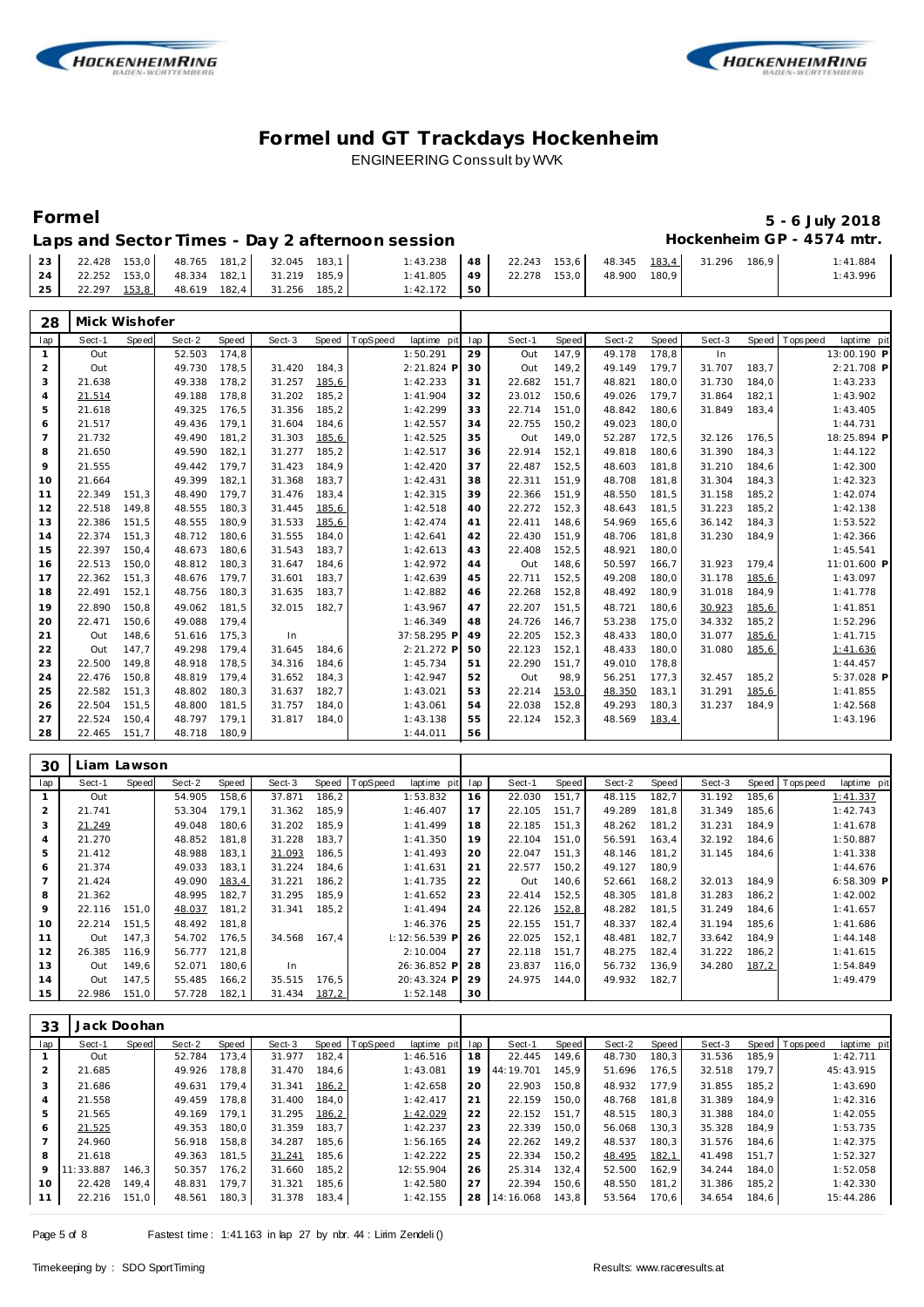



## **Formel 5 - 6 July 2018**

| Laps and Sector Times - Day 2 afternoon session | Hockenheim GP - 4574 mtr. |
|-------------------------------------------------|---------------------------|

| 12 <sup>1</sup> |                    |       |                                | 22.136 147.3 49.072 177.3 36.110 165.9 |       | 1:47.318  | 29              |              |        |       | 22.526 151,9 48.902 178,5 31.482 184,6 |       | 1:42.910 |
|-----------------|--------------------|-------|--------------------------------|----------------------------------------|-------|-----------|-----------------|--------------|--------|-------|----------------------------------------|-------|----------|
| 13 <sup>1</sup> | 25.537             | 144.0 | 51.860 179,1                   | 32.134 184.3                           |       | 1:49.531  | 30              | 22.341 150,4 | 48.549 | 177.9 | 31.419                                 | 184.9 | 1:42.309 |
|                 | 14 24:35.728 149.8 |       | 50.684 175.9                   | $33.936$ $183.1$                       |       | 26:00.348 | 31              | 22.301 151.3 |        |       | 48.575 180.3 31.368 184.6              |       | 1:42.244 |
|                 |                    |       | 15 6:46.416 145.0 49.972 177.0 | 32.109                                 | 184.0 | 8:08.497  | 32 <sub>1</sub> | 22.314 150.8 | 48.773 | 180.0 | 31.398                                 | 185.2 | 1:42.485 |
| 16 <sub>1</sub> | 22.446 149.8       |       | 48.948 179.1                   | 32.039                                 | 172.5 | 1:43.433  | 33              | 22.521 152,3 | 57.826 | 140.3 | 36.228                                 | 185.2 | 1:56.575 |
| 17 <sup>1</sup> | 25.140 136,7       |       | 50.230 180,0                   | 31.691 184,9                           |       | 1:47.061  | 34              |              |        |       |                                        |       |          |

| 44             | Lirim Zendeli |       |        |       |        |       |          |             |     |        |              |        |              |        |       |           |             |
|----------------|---------------|-------|--------|-------|--------|-------|----------|-------------|-----|--------|--------------|--------|--------------|--------|-------|-----------|-------------|
| lap            | Sect-1        | Speed | Sect-2 | Speed | Sect-3 | Speed | TopSpeed | laptime pit | lap | Sect-1 | <b>Speed</b> | Sect-2 | <b>Speed</b> | Sect-3 | Speed | Tops peed | laptime pit |
|                | Out           |       | 55.670 | 157.9 |        |       |          | 2:05.947    | 25  | 22.114 | 153,6        | 48.141 | 180.6        |        |       |           | 1:43.498    |
| 2              | Out           |       | 49.651 | 179.4 | 31.686 | 183.4 |          | 6:02.947 F  | 26  | Out    | 150.4        | 49.340 | 177,3        | 31.535 | 184.9 |           | 12:06.019 P |
| 3              | 21.482        |       | 48.980 | 180.9 | 31.245 | 186,2 |          | 1:41.707    | 27  | 22.030 | 154.1        | 48.197 | 181,2        | 30.936 | 185,2 |           | 1:41.163    |
| $\overline{4}$ | 21.465        |       | 49.001 | 181,2 | 31.278 | 185.9 |          | 1:41.744    | 28  | 22.138 | 154.3        | 48.154 | 181,8        | 31.014 | 184.9 |           | 1:41.306    |
| 5              | 21.496        |       | 49.211 | 182.1 | 31.301 | 185.9 |          | 1:42.008    | 29  | 22.179 | 153,8        | 48.231 | 179.7        | 31.138 | 184,3 |           | 1:41.548    |
| 6              | 21.474        |       | 49.295 | 182.1 | 31.222 | 184,3 |          | 1:41.991    | 30  | 22.201 | 153,0        | 48.235 | 181,2        | 36.333 | 183,4 |           | 1:46.769    |
| $\overline{7}$ | 22.276        |       | 49.443 | 182.4 | 31.484 | 184,3 |          | 1:43.203    | 31  | 23.448 | 153,0        | 49.190 | 178,8        |        |       |           | 1:46.338    |
| 8              | 22.651        | 153,4 | 48.458 | 180.0 | 31.498 | 184,0 |          | 1:42.607    | 32  | Out    | 111,0        | 54.829 | 174,5        | 31.802 | 184,6 |           | 17:29.001 P |
| 9              | 22.357        | 153,6 | 48.232 | 180.9 | 31.330 | 184,3 |          | 1:41.919    | 33  | 22.206 | 153,8        | 48.569 | 180,6        | 31.306 | 184,9 |           | 1:42.081    |
| 10             | 22.225        | 153,4 | 48.353 | 181.5 | 31.219 | 186,2 |          | 1:41.797    | 34  | 22.148 | 153,2        | 48.455 | 182,4        | 31.383 | 184,0 |           | 1:41.986    |
| 11             | 22.267        | 153,0 | 48.464 | 181,8 | 31.298 | 186,2 |          | 1:42.029    | 35  | 22.277 | 153,2        | 48.595 | 182,1        | 31.251 | 184,9 |           | 1:42.123    |
| 12             | 22.308        | 152,8 | 48.383 | 181.5 | 31.547 | 186,2 |          | 1:42.238    | 36  | 22.219 | 153,0        | 48.512 | 182,1        | 31.271 | 185,9 |           | 1:42.002    |
| 13             | 22.274        | 152,1 | 48.565 | 180.3 | 31.571 | 183,4 |          | 1:42.410    | 37  | 22.195 | 153,6        | 48.470 | 182,4        |        |       |           | 1:47.530    |
| 14             | 22.485        | 152,8 | 48.483 | 180.9 | 31.511 | 184,9 |          | 1:42.479    | 38  | Out    | 143,2        | 50.529 | 176,5        | 31.476 | 185,2 |           | 20:37.315 P |
| 15             | 22.324        | 153,4 | 48.508 | 180,3 | 31.564 | 183,7 |          | 1:42.396    | 39  | 22.056 | 154,5        | 48.327 | 180,9        | 31.078 | 185,6 |           | 1:41.461    |
| 16             | 22.383        | 153.6 | 48.394 | 180.3 | 31.432 | 184,3 |          | 1:42.209    | 40  | 22.055 | 154,5        | 48.209 | 180,9        | 31.104 | 184,9 |           | 1:41.368    |
| 17             | 23.810        | 152.8 | 48.555 | 181.8 | 31.708 | 184,3 |          | 1:44.073    | 41  | 22.117 | 153,8        | 55.620 | 121,9        | 39.080 | 184.9 |           | 1:56.817    |
| 18             | 22.420        | 152,5 | 48.503 | 182.1 |        |       |          | 1:43.976    | 42  | 22.033 | 154.3        | 48.187 | 181,2        | 31.169 | 185,2 |           | 1:41.389    |
| 19             | Out           | 140.3 | 51.167 | 176.5 | 31.636 | 186,2 |          | 42:00.869 F | 43  | 22.171 | 153,8        | 48.226 | 181,5        |        |       |           | 1:42.976    |
| 20             | 22.202        | 154,1 | 48.189 | 180.6 | 31.128 | 184,3 |          | 1:41.519    | 44  | Out    | 145,2        | 50.632 | 178,8        | 31.472 | 185,6 |           | 5:21.927 P  |
| 21             | 22.118        | 154,9 | 48.135 | 181.8 | 31.093 | 184,6 |          | 1:41.346    | 45  | 22.129 | 154,7        | 48.378 | 182,4        | 36.528 | 185,2 |           | 1:47.035    |
| 22             | 22.116        | 154,1 | 50.222 | 149,2 | 35.010 | 184,9 |          | 1:47.348    | 46  | 22.088 | 154,5        | 48.300 | 184,0        | 31.366 | 186,5 |           | 1:41.754    |
| 23             | 23.887        | 152,8 | 50.183 | 177,3 | 32.591 | 185,2 |          | 1:46.661    | 47  | 22.170 | 154.7        | 55.905 | 171,7        | 32.072 | 186,9 |           | 1:50.147    |
| 24             | 22.088        | 153.8 | 48.268 | 180.9 | 31.106 | 184.3 |          | 1:41.462    | 48  | 22.040 | 153.8        | 48.286 | 183.7        |        |       |           | 1:44.039    |

| 64             | Oliver Caldwell |       |          |       |        |       |                        |     |        |       |        |       |        |       |            |             |
|----------------|-----------------|-------|----------|-------|--------|-------|------------------------|-----|--------|-------|--------|-------|--------|-------|------------|-------------|
| lap            | Sect-1          | Speed | Sect-2   | Speed | Sect-3 | Speed | opSpeed<br>laptime pit | lap | Sect-1 | Speed | Sect-2 | Speed | Sect-3 | Speed | T ops peed | laptime pit |
|                | Out             |       | 54.192   | 149,0 | 33.252 | 182,4 | 1:48.785               | 21  | 22.716 | 148,1 | 49.143 | 178,2 |        |       |            | 1:45.104    |
| $\overline{2}$ | 21.895          |       | 49.622   | 178,2 | 31.650 | 183,7 | 1:43.167               | 22  | Out    | 142,5 | 53.535 | 172,8 | 32.925 | 180,6 |            | 35:12.480 P |
| 3              | 21.566          |       | 49.467   | 179,1 | 31.436 | 184,9 | 1:42.469               | 23  | 22.960 | 151,0 | 48.851 | 180,3 | 31.640 | 183,1 |            | 1:43.451    |
| $\overline{4}$ | 21.497          |       | 49.389   | 178,8 | 31.417 | 185,2 | 1:42.303               | 24  | 22.519 | 150,2 | 48.581 | 180,3 | 31.373 | 184,0 |            | 1:42.473    |
| 5              | 21.543          |       | 1:07.512 | 171,4 | 32.384 | 184,3 | 2:01.439               | 25  | 22.303 | 150,2 | 48.651 | 179,4 | 31.279 | 183,7 |            | 1:42.233    |
| 6              | 21.734          |       | 49.412   | 180,6 | 31.665 | 183,7 | 1:42.811               | 26  | 22.606 | 145,9 | 49.410 | 179,7 | 31.329 | 185,2 |            | 1:43.345    |
| $\overline{7}$ | 21.778          |       | 49.635   | 180,3 |        |       | 1:47.119               | 27  | 22.249 | 150,0 | 48.701 | 180,3 | 31.359 | 182,7 |            | 1:42.309    |
| 8              | Out             | 146,5 | 50.622   | 175,3 | 32.256 | 183,1 | 14:25.934 P            | 28  | 22.301 | 150,4 | 49.011 | 180,0 | 31.641 | 183,7 |            | 1:42.953    |
| 9              | 22.543          | 149,2 | 48.788   | 178,8 | 31.368 | 184,0 | 1:42.699               | 29  | 22.319 | 150,4 | 48.589 | 175,9 |        |       |            | 1:49.278    |
| 10             | 22.436          | 151,7 | 1:05.868 | 179,1 | 31.727 | 182,7 | 2:00.031               | 30  | Out    | 146,3 | 53.453 | 172,8 | 32.845 | 180,0 |            | 14:46.778 P |
| 11             | 22.344          | 150,8 | 48.532   | 180,6 | 31.371 | 181,8 | 1:42.247               | 31  | 22.850 | 151,5 | 49.425 | 180,6 | 31.396 | 183,7 |            | 1:43.671    |
| 12             | 22.431          | 150,2 | 48.596   | 180,3 |        |       | 1:49.155               | 32  | 22.349 | 151,0 | 48.616 | 181,5 | 31.329 | 183,1 |            | 1:42.294    |
| 13             | Out             | 147,9 | 49.944   | 177,3 | 32.046 | 182,1 | 24:52.867 P            | 33  | 22.375 | 150,6 | 48.667 | 180,9 | 31.482 | 184,6 |            | 1:42.524    |
| 14             | 22.596          | 150,2 | 53.131   | 175,6 |        |       | 1:54.835               | 34  | 22.196 | 150,8 | 48.549 | 180,6 | 31.309 | 183,4 |            | 1:42.054    |
| 15             | Out             | 147,5 | 49.507   | 179,1 | 31.722 | 183,7 | 6:14.855 P             | 35  | 22.929 | 150,4 | 54.558 | 175,3 | 31.692 | 184,9 |            | 1:49.179    |
| 16             | 22.524          | 150,2 | 48.961   | 178,8 | 31.536 | 184,3 | 1:43.021               | 36  | 23.397 | 150,0 | 55.142 | 179,4 | 31.790 | 180,3 |            | 1:50.329    |
| 17             | 22.417          | 150,6 | 48.682   | 180,3 | 31.447 | 184,0 | 1:42.546               | 37  | 22.567 | 150,2 | 49.525 | 178,8 | 31.626 | 183,1 |            | 1:43.718    |
| 18             | 22.359          | 148,8 | 48.827   | 179,1 | 31.454 | 183,1 | 1:42.640               | 38  | 22.197 | 149,4 | 48.543 | 179,7 | 31.442 | 182,1 |            | 1:42.182    |
| 19             | 22.456          | 149,8 | 48.729   | 179,1 | 31.711 | 184,3 | 1:42.896               | 39  | 22.342 | 149,8 | 48.912 | 180,0 |        |       |            | 1:45.350    |
| 20             | 22.431          | 150,0 | 48.651   | 180,0 | 31.594 | 182,1 | 1:42.676               | 40  |        |       |        |       |        |       |            |             |

| 69             |        |       | Jesse Salmenautio |       |        |       |                  |                 |    |        |       |          |       |        |       |             |             |  |
|----------------|--------|-------|-------------------|-------|--------|-------|------------------|-----------------|----|--------|-------|----------|-------|--------|-------|-------------|-------------|--|
| lap            | Sect-1 | Speed | Sect-2            | Speed | Sect-3 |       | Speed   TopSpeed | laptime pit lap |    | Sect-1 | Speed | Sect-2   | Speed | Sect-3 | Speed | T ops pee d | laptime pit |  |
|                | Out    |       | 53.136            | 177.3 | 32.457 | 180.3 |                  | 1:46.478        | 24 | 26.598 | 130,6 | 1:10.547 | 107.0 |        |       |             | 2:27.373    |  |
|                | 22.095 |       | 49.772            | 180.0 | 32.001 | 185,6 |                  | 1:43.868        | 25 | Out    | 148,6 | 50.141   | 174.2 | 32.062 | 183,4 |             | 27:35.368 P |  |
| 3              | 21.886 |       | 50.670            | 155.6 |        |       |                  | 1:53.064        | 26 | 22.655 | 151.7 | 48.708   | 182.1 | 31.730 | 184.6 |             | 1:43.093    |  |
| $\overline{4}$ | Out    |       | 50.482            | 180.6 | 32.199 | 184.6 |                  | 5:56.224<br>P   | 27 | 22.513 | 151.7 | 48.768   | 181,2 | 31.805 | 184.9 |             | 1:43.086    |  |
| 5              | 21.861 |       | 49.712            | 181.2 | 32.127 | 184.0 |                  | 1:43.700        | 28 | 22.689 | 150,8 | 48.624   | 182.7 | 31.845 | 184.9 |             | 1:43.158    |  |
| 6              | 21.913 |       | 49.831            | 182.7 | 32.067 | 185.2 |                  | 1:43.811        | 29 | 22.691 | 151.7 | 48.886   | 180.9 | 31.990 | 185.9 |             | 1:43.567    |  |
|                | 22.580 | 152,3 | 50.283            | 176,2 | 32.361 | 184,0 |                  | 1:45.224        | 30 | 22.606 | 151,7 | 48.733   | 181,2 | 31.944 | 184.9 |             | 1:43.283    |  |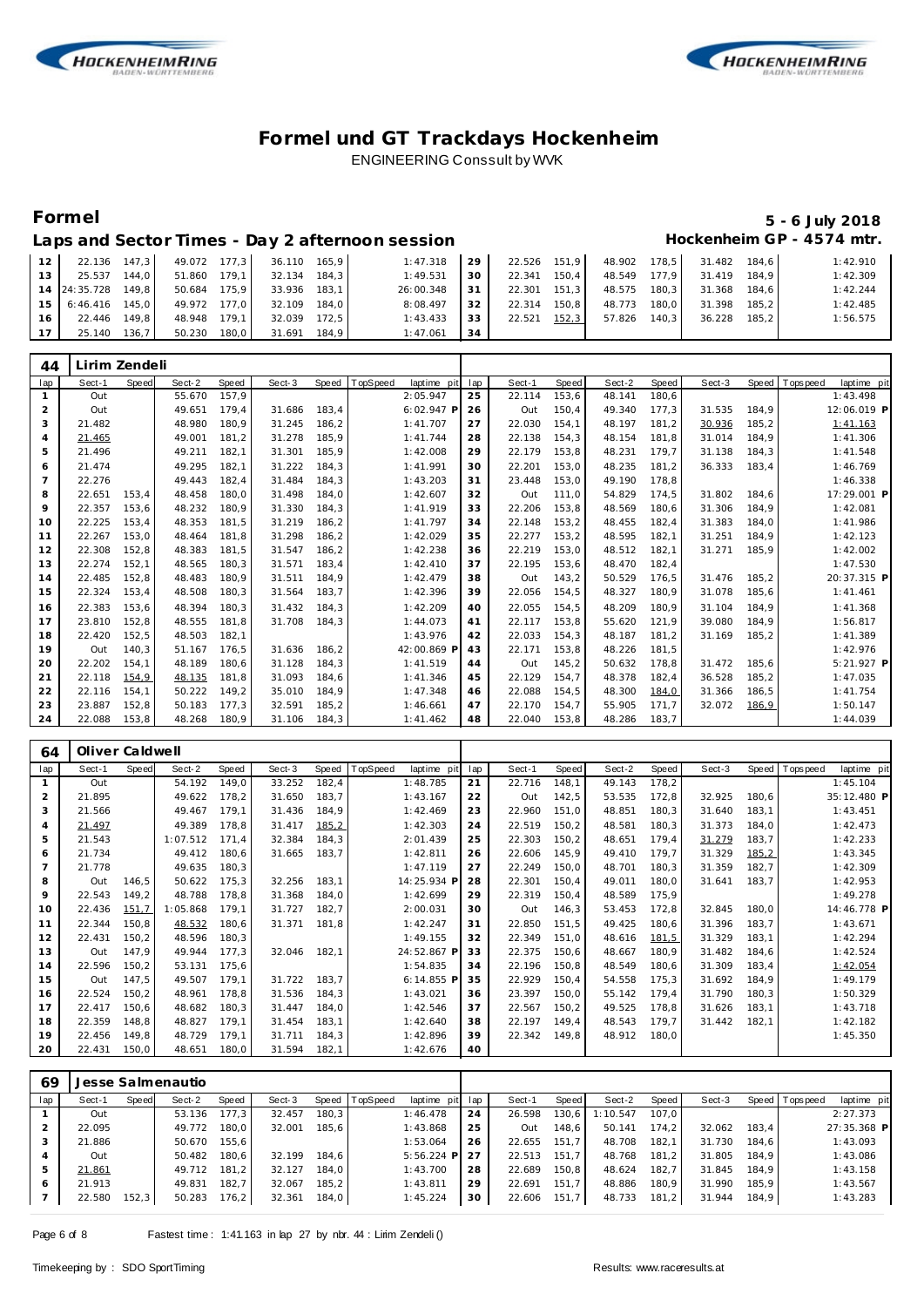



## **Formel 5 - 6 July 2018**

 Out 137,6 1:01.265 160,7 35.680 174,5 11:33.347 **P** 1:56.647<br>2:18.835

 Out 148,4 50.779 179,1 32.356 180,0 7:22.362 **P** 1: 45.192<br>1: 42.806

|    |        |       |          |       |        |       | Laps and Sector Times - Day 2 afternoon session |    |        |       |          |       |        |       | Hockenheim GP - 4574 mtr. |
|----|--------|-------|----------|-------|--------|-------|-------------------------------------------------|----|--------|-------|----------|-------|--------|-------|---------------------------|
| 8  | 22.635 | 152,3 | 48.778   | 180.6 | 32.107 | 184.9 | 1:43.520                                        | 31 | 22.681 | 151.9 | 48.667   | 182.4 | 31.876 | 184.9 | 1:43.224                  |
| 9  | 23.288 | 139.7 | 1:04.711 | 142.3 |        |       | 2:10.743                                        | 32 | 23.541 | 133,0 | 1:06.491 | 126.0 |        |       | 2:18.164                  |
| 10 | Out    | 128,9 | 1:03.539 | 154,3 | In     |       | $6:07.414$ P                                    | 33 | Out    | 148,4 | 50.779   | 179.1 | 32.356 | 180,0 | 7:22.362                  |
| 11 | Out    | 149.0 | 49.953   | 179.4 | 31.848 | 184.9 | 4:18.283 P                                      | 34 | 23.198 | 151.5 | 50.005   | 179.1 | 31.989 | 180.6 | 1:45.192                  |
| 12 | 22.428 | 153,0 | 48.665   | 182.4 | 31.439 | 186.5 | 1:42.532                                        | 35 | 22.615 | 151.5 | 48.603   | 182.1 | 31.588 | 184.3 | 1:42.806                  |
| 13 | 29.768 | 122,2 | 52.482   | 162,9 |        |       | 2:05.043                                        | 36 | 22.510 | 151,9 | 48.311   | 181.2 | 31.762 | 185,6 | 1:42.583                  |
| 14 | Out    | 130,9 | 58.299   | 152,8 | 38.326 | 157.7 | 34:16.945 P                                     | 37 | 22.368 | 151,3 | 48.383   | 182,1 | 31.564 | 185,6 | 1:42.315                  |
| 15 | 26.865 | 134,3 | 1:00.214 | 154.3 |        |       | 2:04.409                                        | 38 | 22.533 | 150.8 | 48.623   | 182,1 | 31.565 | 186,5 | 1:42.721                  |
| 16 | Out    | 150.4 | 50.629   | 178.2 | 31.952 | 184,9 | 12:15.580 P                                     | 39 | 22.412 | 152,3 | 48.493   | 181.8 | 31.704 | 185.9 | 1:42.609                  |
| 17 | 22.460 | 153,0 | 48.414   | 182.4 | 31.603 | 185,6 | 1:42.477                                        | 40 | 22.348 | 152,5 | 48.493   | 181.5 | 31.792 | 185,2 | 1:42.633                  |
| 18 | 22.304 | 151,9 | 48.396   | 181.8 | 31.491 | 186,5 | 1:42.191                                        | 41 | 23.429 | 142,7 | 1:00.334 | 160.2 |        |       | 2:12.338                  |
| 19 | 22.378 | 152,8 | 48.520   | 181.5 | 31.271 | 186,5 | 1:42.169                                        | 42 | Out    | 137,6 | 1:01.265 | 160.7 | 35.680 | 174.5 | 11:33.347                 |
| 20 | 22.286 | 150,8 | 48.459   | 182,1 | 31.439 | 186,5 | 1:42.184                                        | 43 | 24.617 | 137.1 | 57.353   | 169.3 | 34.677 | 181,8 | 1:56.647                  |
| 21 | 22.391 | 152,8 | 48.384   | 182,1 | 31.364 | 187,2 | 1:42.139                                        | 44 | 29.328 | 121,1 | 1:06.449 | 108.9 | 43.058 | 186,5 | 2:18.835                  |
| 22 | 22.357 | 152,3 | 48.293   | 182,7 | 31.624 | 184,6 | 1:42.274                                        | 45 | 22.364 | 151,5 | 48.654   | 185,9 | 31.640 | 186,2 | 1:42.658                  |
| 23 | 22.479 | 150,4 | 48.559   | 183,1 | 31.799 | 184,9 | 1:42.837                                        | 46 | 22.461 | 150,6 | 53.051   | 146,3 |        |       | 2:01.712                  |

| 74             | Enzo Fittipaldi |              |          |       |        |       |          |             |     |        |       |          |       |        |       |             |             |  |
|----------------|-----------------|--------------|----------|-------|--------|-------|----------|-------------|-----|--------|-------|----------|-------|--------|-------|-------------|-------------|--|
| lap            | Sect-1          | <b>Speed</b> | Sect-2   | Speed | Sect-3 | Speed | TopSpeed | laptime pit | lap | Sect-1 | Speed | Sect-2   | Speed | Sect-3 | Speed | T ops pee d | laptime pit |  |
|                | Out             |              | 55.524   | 161,9 | 32.567 | 184,0 |          | 1:49.289    | 21  | 23.349 | 149,2 | 1:03.570 | 79,9  | 42.100 | 183,7 |             | 2:09.019    |  |
| $\overline{2}$ | 21.730          |              | 49.442   | 180,0 | 31.482 | 184,0 |          | 1:42.654    | 22  | 22.466 | 151,3 | 48.797   | 179,7 | 31.639 | 182,7 |             | 1:42.902    |  |
| 3              | 21.490          |              | 49.255   | 179,7 | 31.221 | 186,5 |          | 1:41.966    | 23  | 24.449 | 148,4 | 48.813   | 178,8 |        |       |             | 1:49.091    |  |
| $\overline{4}$ | 21.591          |              | 49.130   | 178,8 | 31.293 | 185,6 |          | 1:42.014    | 24  | Out    | 91.7  | 1:01.464 | 154,9 | 36.560 | 167.7 |             | 44:06.884 P |  |
| 5              | 21.581          |              | 1:16.288 | 100,4 | 43.908 | 184,6 |          | 2:21.777    | 25  | 25.265 | 147,7 | 51.398   | 173,4 | 32.199 | 182,1 |             | 1:48.862    |  |
| 6              | 21.745          |              | 49.398   | 180,9 | 32.593 | 184,9 |          | 1:43.736    | 26  | 22.436 | 152,1 | 48.646   | 179,7 | 31.477 | 184,0 |             | 1:42.559    |  |
|                | 21.491          |              | 49.436   | 180,6 | 31.446 | 184,9 |          | 1:42.373    | 27  | 22.271 | 150,8 | 48.465   | 180,6 | 31.351 | 184,3 |             | 1:42.087    |  |
| 8              | 21.847          |              | 49.514   | 180,9 |        |       |          | 1:46.489    | 28  | 22.174 | 150,4 | 48.512   | 180,9 | 31.412 | 183,4 |             | 1:42.098    |  |
| 9              | Out             | 106,1        | 56.968   | 151,0 | 39.667 | 133,8 |          | 12:17.935 P | 29  | 22.344 | 151,5 | 54.881   | 89,5  | 50.045 | 183,1 |             | 2:07.270    |  |
| 10             | 23.539          | 150,0        | 49.620   | 176,2 | 32.555 | 182,4 |          | 1:45.714    | 30  | 22.621 | 150,4 | 48.747   | 180,6 | 31.950 | 184,0 |             | 1:43.318    |  |
| 11             | 22.390          | 150,8        | 48.600   | 178,2 | 31.630 | 181,8 |          | 1:42.620    | 31  | 25.740 | 146,7 | 52.994   | 177,6 |        |       |             | 1:57.437    |  |
| 12             | 22.403          | 150,6        | 48.543   | 179,4 | 31.523 | 183,7 |          | 1:42.469    | 32  | Out    | 136,0 | 59.444   | 151,3 | 34.317 | 177,9 |             | 23:15.343 P |  |
| 13             | 22.341          | 151,0        | 48.613   | 180,6 | 31.407 | 184,6 |          | 1:42.361    | 33  | 22.852 | 150,4 | 48.958   | 179,4 | 31.524 | 183,1 |             | 1:43.334    |  |
| 14             | 25.426          | 144,8        | 49.107   | 178,8 |        |       |          | 1:58.416    | 34  | 24.189 | 150,0 | 48.771   | 179,4 | 31.739 | 183,7 |             | 1:44.699    |  |
| 15             | Out             | 147,1        | 52.214   | 143,2 | 34.013 | 180.6 |          | 23:40.126 P | 35  | 22.280 | 151,3 | 48.504   | 180,3 | 31.318 | 184,6 |             | 1:42.102    |  |
| 16             | 22.710          | 150,6        | 49.005   | 178,8 |        |       |          | 1:53.308    | 36  | 22.440 | 150,0 | 58.654   | 179,4 | 31.752 | 183,7 |             | 1:52.846    |  |
| 17             | Out             | 150,6        | 48.950   | 179,4 | 31.855 | 182,4 |          | 5:41.260 P  | 37  | 22.258 | 150,6 | 48.544   | 180,9 | 31.519 | 183,7 |             | 1:42.321    |  |
| 18             | 22.445          | 147.9        | 48.773   | 178,5 | 31.557 | 184,0 |          | 1:42.775    | 38  | 25.304 | 147,7 | 49.670   | 178,5 | 32.481 | 183,7 |             | 1:47.455    |  |
| 19             | 22.442          | 149,8        | 48.680   | 179,7 | 31.455 | 184,6 |          | 1:42.577    | 39  | 22.386 | 150,8 | 51.278   | 161,4 |        |       |             | 2:02.615    |  |
| 20             | 22.340          | 148,8        | 48.676   | 179,1 | 31.692 | 181,8 |          | 1:42.708    | 40  |        |       |          |       |        |       |             |             |  |

| 81  | Sebastian Estner |       |        |       |        |       |                         |     |        |              |        |       |        |       |            |             |
|-----|------------------|-------|--------|-------|--------|-------|-------------------------|-----|--------|--------------|--------|-------|--------|-------|------------|-------------|
| lap | Sect-1           | Speed | Sect-2 | Speed | Sect-3 | Speed | TopSpeed<br>laptime pit | lap | Sect-1 | <b>Speed</b> | Sect-2 | Speed | Sect-3 | Speed | Tops pee d | laptime pit |
|     | Out              |       | 55.917 | 174,2 | 32.313 | 183,4 | 1:49.671                | 24  | 22.419 | 149,8        | 48.896 | 180,0 | 31.928 | 182,7 |            | 1:43.243    |
| 2   | 21.920           |       | 49.750 | 178.2 | 31.711 | 181.8 | 1:43.381                | 25  | 22.535 | 150,8        | 48.772 | 180,0 | 31.787 | 182,4 |            | 1:43.094    |
| 3   | 21.872           |       | 49.709 | 178,2 | 31.621 | 183.4 | 1:43.202                | 26  | 22.549 | 151,3        | 49.123 | 179.7 |        |       |            | 1:50.915    |
| 4   | 21.632           |       | 49.684 | 176,5 | 31.614 | 183,4 | 1:42.930                | 27  | Out    | 143,8        | 54.445 | 177,0 | 32.526 | 180,9 |            | 8:57.952 P  |
| 5   | 21.746           |       | 49.724 | 178.5 | 31.936 | 184,3 | 1:43.406                | 28  | 22.935 | 149.8        | 49.086 | 179.4 | 31.845 | 181,2 |            | 1:43.866    |
| 6   | 22.036           |       | 49.739 | 179.7 | 31.904 | 183,1 | 1:43.679                | 29  | 22.657 | 151.0        | 48.734 | 179,4 | 31.614 | 182,7 |            | 1:43.005    |
| 7   | 21.961           |       | 49.506 | 180.3 | 32.034 | 183.4 | 1:43.501                | 30  | 22.632 | 147.3        | 49.061 | 178.2 | 31.878 | 181,2 |            | 1:43.571    |
| 8   | 21.987           |       | 49.752 | 180,3 | 31.855 | 183,4 | 1:43.594                | 31  | 22.642 | 149,2        | 49.090 | 180,0 | 32.096 | 182,4 |            | 1:43.828    |
| 9   | 22.131           |       | 49.849 | 180.6 | 32.192 | 180,9 | 1:44.172                | 32  | 22.534 | 151,3        | 48.935 | 179,7 | 31.911 | 181,5 |            | 1:43.380    |
| 10  | 22.026           |       | 49.751 | 180.9 | 32.426 | 181.5 | 1:44.203                | 33  | 22.575 | 151.0        | 48.750 | 180.6 | 32.016 | 181.5 |            | 1:43.341    |
| 11  | 22.672           | 150,8 | 48.851 | 180,0 | 31.940 | 182,7 | 1:43.463                | 34  | 22.879 | 150,6        | 57.540 | 136,2 | 33.803 | 182,7 |            | 1:54.222    |
| 12  | 22.948           | 150,4 | 50.774 | 172,0 |        |       | 1:51.428                | 35  | 22.713 | 150,6        | 49.199 | 177,6 |        |       |            | 1:46.763    |
| 13  | Out              | 146,9 | 49.499 | 178,5 | 32.120 | 181.5 | 12:15.295 F             | 36  | Out    | 139,2        | 58.782 | 158,6 | 32.598 | 181,8 |            | 10:35.632 P |
| 14  | 22.794           | 149,0 | 49.255 | 178,2 |        |       | 1:45.348                | 37  | 22.668 | 150,6        | 48.691 | 179,4 | 44.680 | 181,8 |            | 1:56.039    |
| 15  | Out              | 122,3 | 56.366 | 174.5 | 33.566 | 176.5 | 1:15:22.526 F           | 38  | 23.422 | 149.4        | 49.175 | 179.4 | 31.963 | 181.8 |            | 1:44.560    |
| 16  | 24.386           | 134.5 | 53.563 | 177.0 | 32.080 | 181,2 | 1:50.029                | 39  | 22.439 | 149.4        | 49.162 | 180,3 | 31.759 | 182,4 |            | 1:43.360    |
| 17  | 22.709           | 150.6 | 49.242 | 178.2 | 31.804 | 182,4 | 1:43.755                | 40  | 22.544 | 150.4        | 49.052 | 180.6 | 31.658 | 183.1 |            | 1:43.254    |
| 18  | 22.655           | 148,6 | 48.940 | 177.9 | 31.661 | 181,5 | 1:43.256                | 41  | 22.433 | 151,0        | 49.201 | 179,7 | 31.780 | 183,1 |            | 1:43.414    |
| 19  | 22.460           | 150.4 | 48.965 | 178.8 | 31.847 | 182.7 | 1:43.272                | 42  | 22.403 | 148.8        | 49.016 | 181,5 | 31.575 | 184,0 |            | 1:42.994    |
| 20  | 22.509           | 150.0 | 48.648 | 179.1 | 31.650 | 182.4 | 1:42.807                | 43  | 22.487 | 149.2        | 49.287 | 180,3 | 31.885 | 182,4 |            | 1:43.659    |
| 21  | 22.656           | 149,2 | 49.047 | 178,5 | 32.299 | 183,7 | 1:44.002                | 44  | 22.598 | 150,4        | 50.819 | 168,2 | 33.105 | 183,1 |            | 1:46.522    |
| 22  | 22.449           | 149.0 | 49.179 | 180.3 | 31.857 | 182.7 | 1:43.485                | 45  | 22.538 | 149.0        | 49.052 | 181,2 | 31.884 | 184,6 |            | 1:43.474    |
| 23  | 22.596           | 150.4 | 48.973 | 178,2 | 32.013 | 181,5 | 1:43.582                | 46  | 26.255 | 127,2        | 50.501 | 176,8 |        |       |            | 1:58.725    |